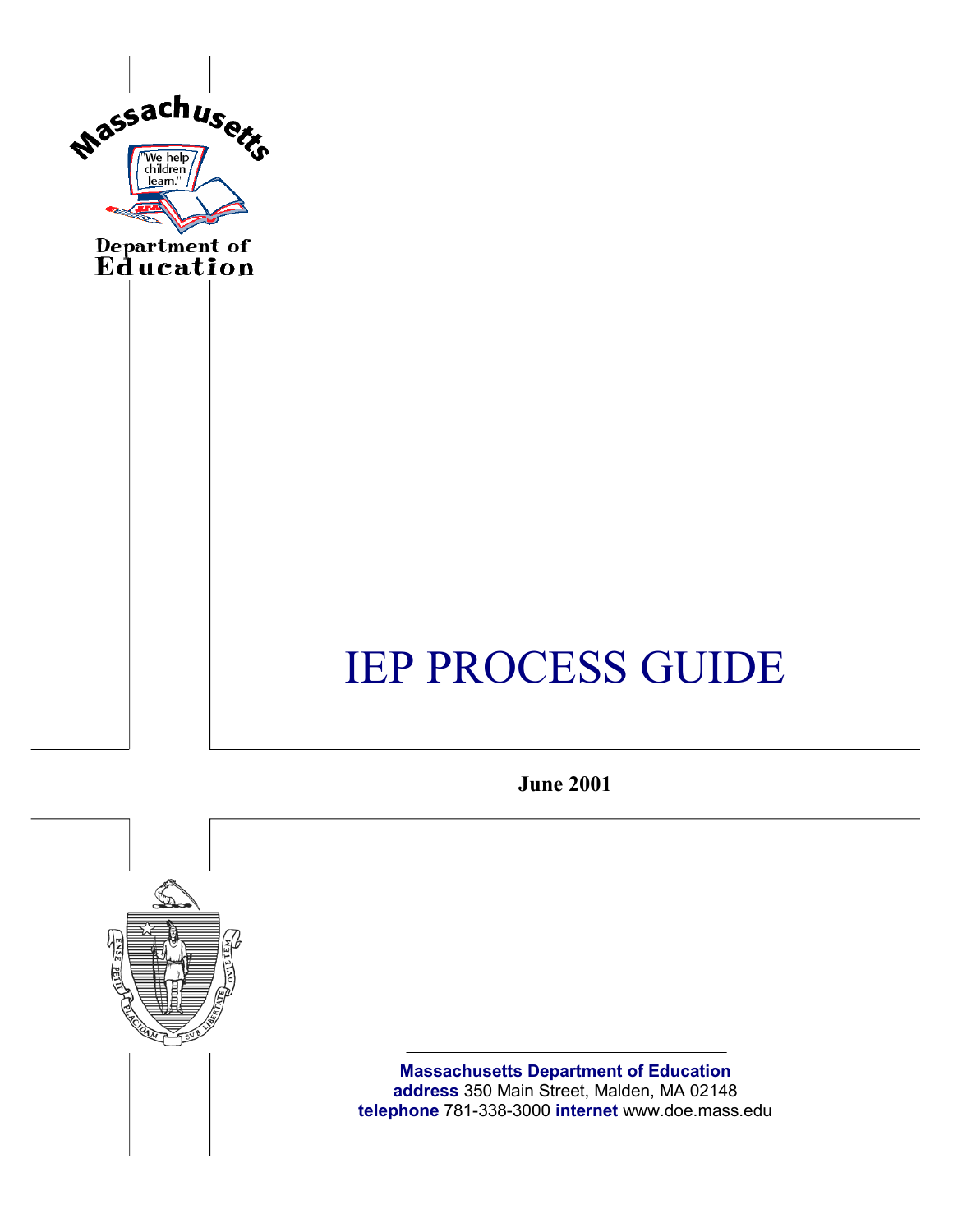# *INDIVIDUALIZED EDUCATION PROGRAM PROCESS GUIDE*

=

# *Table of Contents*

| $\Box$ Improving Student Outcomes                                                      |    |
|----------------------------------------------------------------------------------------|----|
| $\Box$ Working Together                                                                | 3  |
| $\Box$ About the Team Process                                                          | 5  |
| $\Box$ Making an eligibility determination is<br>the <b>first step</b> in the process. | 6  |
| $\Box$ Writing the IEP is<br>the <b>second step</b> in the process.                    | 12 |
| $\Box$ Making a placement decision is<br>the <b>third step</b> in the process.         | 26 |
| Summary                                                                                | 28 |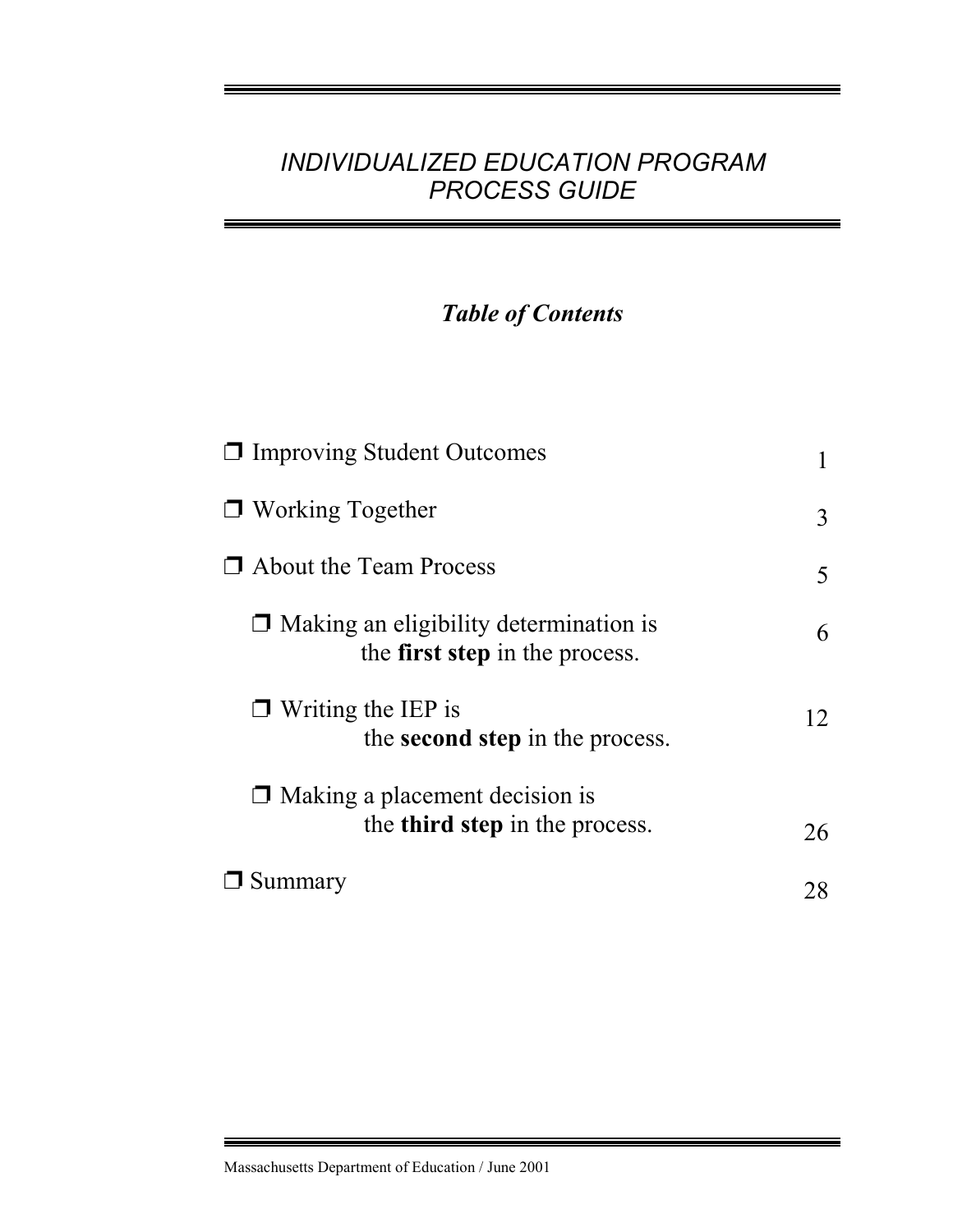# *INDIVIDUALIZED EDUCATION PROGRAM PROCESS GUIDE*

# *IMPROVING STUDENT OUTCOMES*

# *Individualized Education Programs can improve student outcomes.*

The newly mandated Individualized Education Program (IEP) process and form is an important step forward in providing services to and improving outcomes for Massachusetts' students with disabilities. The revision has fostered collaboration and has linked sound practice with statutory and regulatory requirements. The clear intent of the revision is to ensure that all students are challenged to excel, progress within the general curriculum and are prepared for independence in adult life, including post-secondary education and/or employment.

Not since the inception of the Massachusetts State Special Education Statute in 1972 has such a comprehensive revision been undertaken. IDEA-97 and the Massachusetts Education Reform Act of 1993 set the stage and support this critical undertaking.

# *IDEA-97 leads educators to improve educational results.*

With the reauthorization of IDEA-97, the IEP process became unmistakably centered on these three key points:

- The involvement and progress of each child with a disability in the general curriculum including the addressing of the student's unique needs that are tied to the disability
- The involvement of parents, students, special educators and general educators in meeting the individualized educational needs of students with disabilities
- The critical need to prepare students with disabilities for independence and employment and other post-school activities.

IDEA-97 states that improving the educational results for children with disabilities is essential to ensuring equal opportunity, full participation, independent living and economic selfsufficiency.

#### *Massachusetts Education Reform Act sets high standards for all.*

The Massachusetts Education Reform Act of 1993 also set high standards for all students including students with disabilities. Education reform reinforces the need to assist all children to reach their full potentials and to lead lives as participants and contributors to the Commonwealth.

#### *The Massachusetts IEP Process aligns with federal and state laws.*

Massachusetts educators' approach to individualized educational programming must be revitalized to reach the goals set by IDEA-97 and the Massachusetts Education Reform Act.

The following process guide will lead you through the revised IEP process as well as suggest sound practices. This guide should be reviewed along with mandated forms, notices and corresponding directions.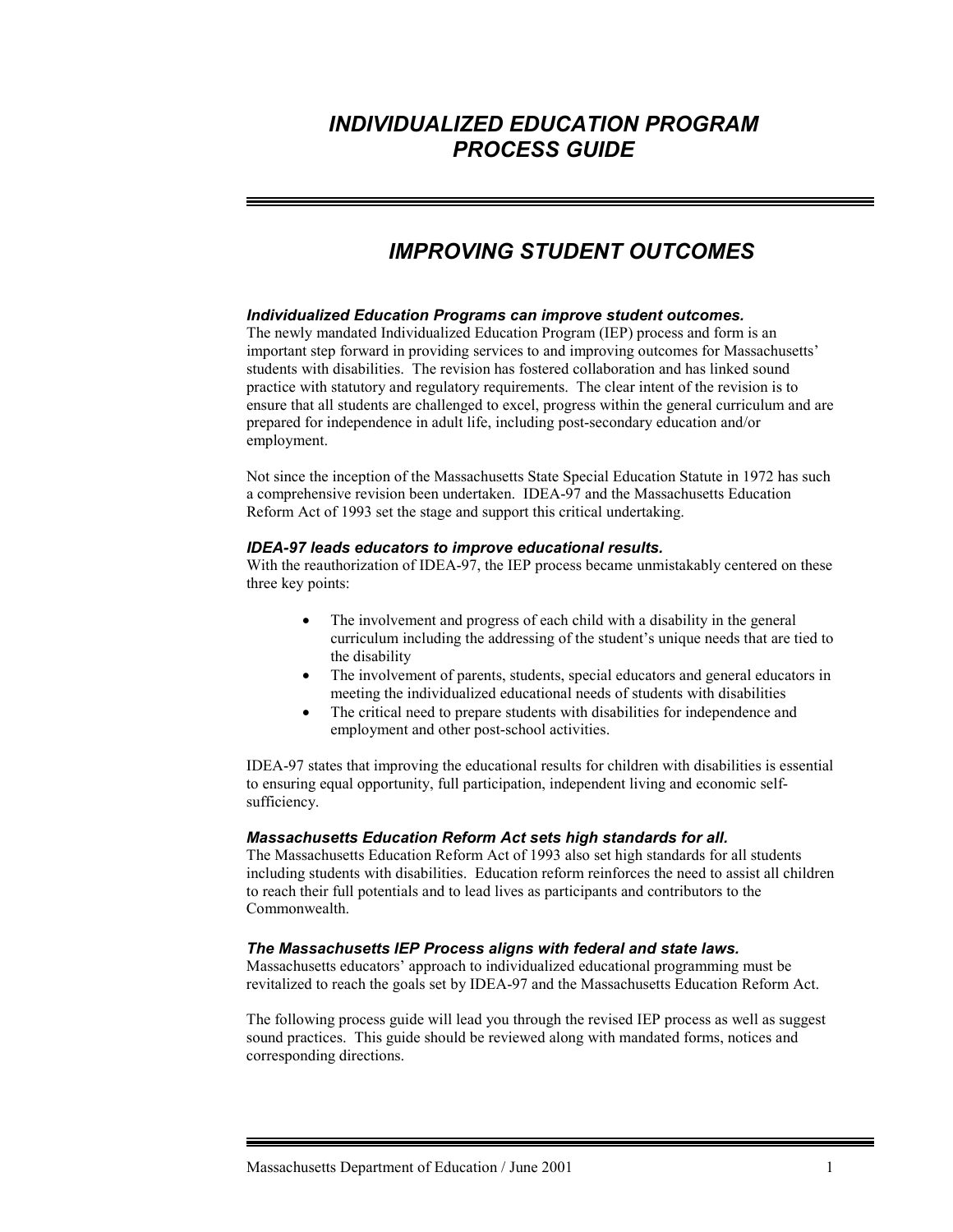Please read each section carefully and consider how you might begin today to change your current practices. We believe the revisions are comprehensive and intensive. We do not suggest a simple comparison with your current practice, but rather a full-scale rethinking of the process of finding a student eligible for special education and providing that student with appropriate services.

#### *Other guides are available to assist you.*

The Massachusetts Department of Education is producing other guides that may assist in realigning current practices. You may find the following documents helpful:

#### *Guide to Special Education Requirements*

#### *Parent Guide to Special Education*

(produced cooperatively between the Federation for Children with Special Needs and the Department of Education)

# *About This Guide:*

We have designed this guide to be read and reviewed with its companion document, *IEP* Forms and Notices. We recommend a thorough reading of the *IEP Process Guide* before *N otices,* therefore, should be read following this guide. *IEP Forms and Notices* contains a familiarizing yourself with the aforementioned companion document. *IEP Forms and*  quick reference sheet, form and notice directions and copies of the coded forms and coded notices. We believe that once you are familiar with the revised IEP process, you will more easily understand the use of the redesigned forms and notices.

*Notices*. The icon becomes a visual link between form and notice use and the three steps of We have graphically designed the two documents to help you easily cross reference one to the other. An icon has been developed to represent the three steps in the IEP Process. You will first see this icon on page five of this guide and then used repeatedly in *IEP Forms and*  the IEP process described within this guide.

*A bout the Team Process.* The codes, to the left of text, connect the process description to a specific form $(s)$  or specific form section $(s)$ . Additionally, we have used the codes from each form within this guide's section entitled

section (s). Similarly, the icon will help you connect form and notice directions back to the After your first thorough reading of *IEP Process Guide* and *IEP Forms and Notices,* you will be able to page through the guide while easily referencing specified form(s) or form process description found within this guide.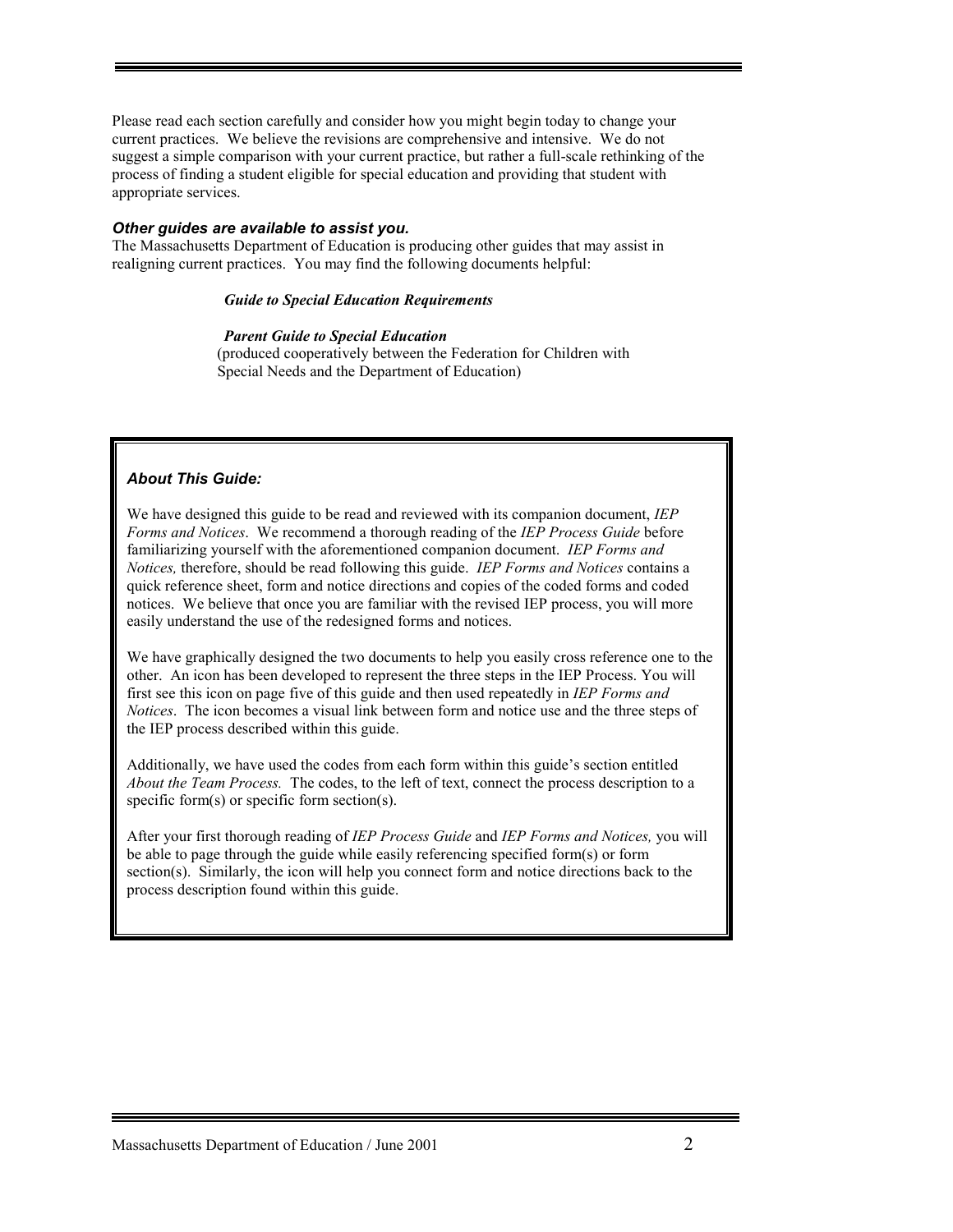# *WORKING TOGETHER*

#### *IDEA-97 emphasizes a collaborative approach.*

The IEP requirements under IDEA emphasize the importance of working cooperatively as a team. The law expects school districts to bring together parents, students, general educators and special educators to make important educational decisions for students with disabilities. With the combined knowledge and resources of these individuals, students will be assured greater support and subsequent success.

#### *Parents are equal partners in the Team process.*

The Team process should be a collaborative process between parents, school staff members and other professionals. Parents have a unique and critically important perspective on their child's learning style, strengths and needs. The school staff should ensure that parents feel welcomed and comfortable when communicating with school staff and at all meetings.

Parents have the right to be involved in meetings that discuss the identification, evaluation, IEP development and educational placement of their children. The law ensures that parents and school personnel are equal partners in all steps during the Team process.

Every effort should be made to resolve differences between parents and school staff through informal measures. Respect parents' right to disagree while looking for common goals and interest between a parent's requests and the school's position. Make sure you listen carefully to all proposals and understand the major issues involved. Brainstorm possible alternative solutions and offer reasonable compromises keeping the needs of the student central to your discussions and your negotiated agreements.

The Team should always work toward consensus. However, school personnel ultimately have the responsibility to ensure that the IEP includes the services that the student needs. Schools districts are, by law, obligated to make a proposal to the parent. If agreement cannot be reached, the school district cannot delay in proposing the services that it believes are the best services to ensure that the student receives an effective education.

#### *Suggested Practices:*

- · Send evaluation material home in advance asking parent to develop a list of questions and/or concerns.
- · Contact parents in advance of the meeting to discuss their concerns. For instance, call them a day or two before the meeting to talk through their concerns or ask them to come in fifteen minutes before the start of the meeting. Let them know that you would be happy to relate their concerns if they would prefer.
- · Provide parents a seating plan for the meeting or use name signs or nametags.
- Introduce and refer to all Team members in the same manner and by name not role. For instance, if you refer to the child's science teacher as Mr. Smith, then the parent should be addressed as Mr. Jones not as dad or John.
- · Establish methods for communication of general education and special education information with parents (e.g. newsletters, parent forums, training activities)
- · Recruit parents who have children eligible for special education services to serve on school-wide parent groups.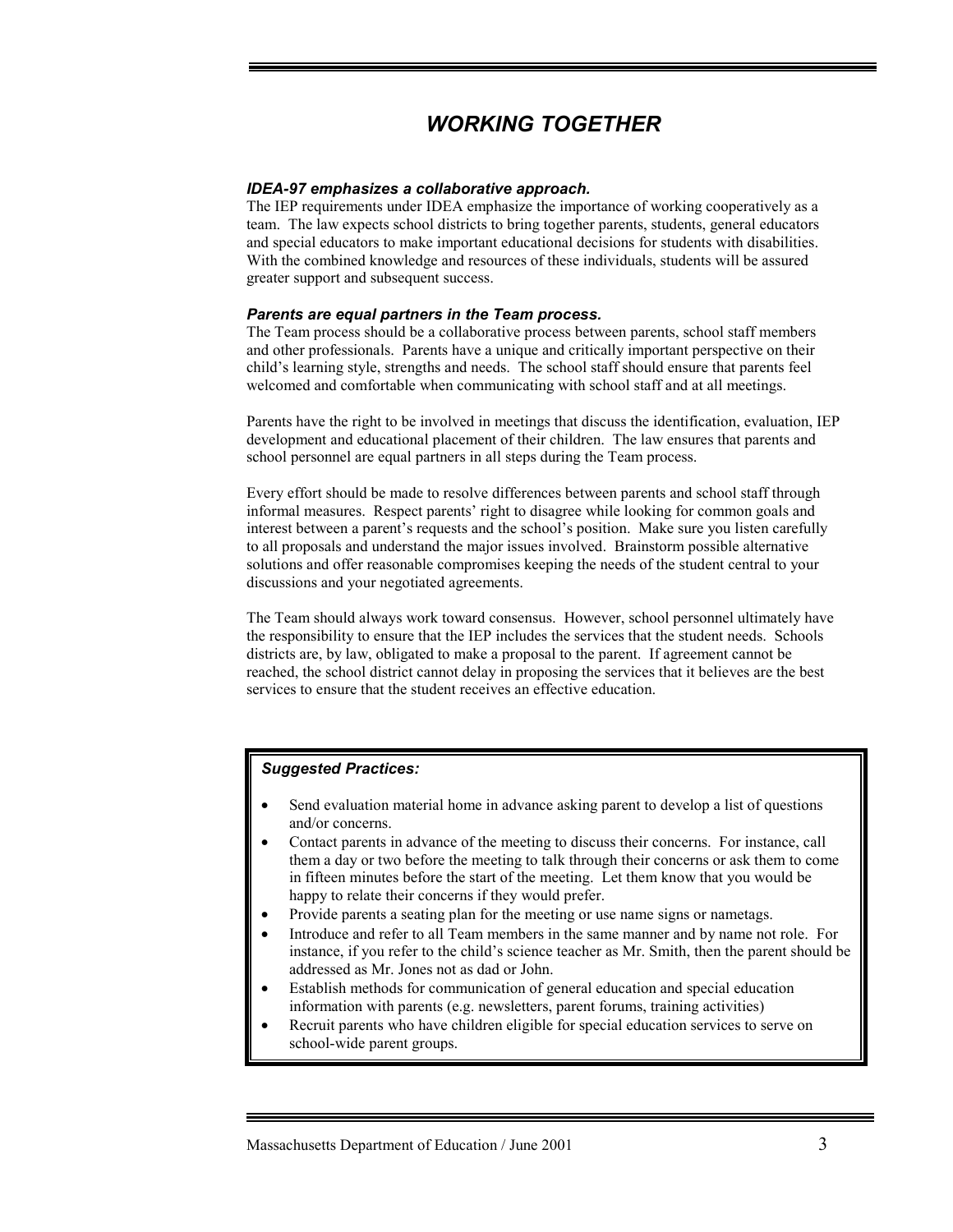# *Student participation is important and, at times, required.*

Students should also be considered important members of Team meetings. As students get older, they should become more and more active within Team meetings with their interests and preferences determining the direction for the identified goals and services in the IEP. Supporting active student participation in the Team process assists students in developing selfdetermination skills. Such skills are necessary in adult life.

School districts must explain to students their rights including their right to attend Team meetings and the importance of the corresponding responsibilities. Students are invited to attend beginning at age 14 or younger if the purpose of the meeting is to discuss transitional services. If the student does not attend the meeting, the district must take other steps to ensure that the student's preferences and interests are considered.

Massachusetts law establishes age eighteen (18) as the age of majority. At that age, students are adults and competent to make their own decisions including decisions in relation to special education services. Therefore, the school district at the student's 18<sup>th</sup> birthday and in the absence of any court action to the contrary must seek the consent of the student to continue the special education program. To prepare students for assuming their own decision making, Teams must discuss the transfer of rights at least one year before students turn eighteen.

# *Suggested Practices:*

- · Teach students their civil rights.
- · Develop students' self-advocacy skills.
- · Have students lead their own Team meetings.
- · Invite adult human service agency representatives to speak to student groups about provided services and eligibility requirements.

#### *General educators play a central role.*

With all students accessing the general education curriculum, general educators are vital participants in the development, review and revision of the IEP. As the experts on the general curriculum, their knowledge of the curriculum and how to modify the curriculum is vital to ensuring that a student participates in the general education environment and that a student makes progress in the general curriculum.

The general educator participates in the Team if the student is or may be participating in the general education environment. Although the general educator may not need to stay for the entire Team meeting or need to attend every Team meeting, IDEA-97 clearly includes general educators in the individualized decision-making process.

# *Suggested Practices:*

- · Have teacher assessment forms address a student's progress in the curriculum standards.
- · Include general educators in professional development on special education topics.
- · Provide routine opportunities for general and special educators to work together on lesson planning and curriculum development.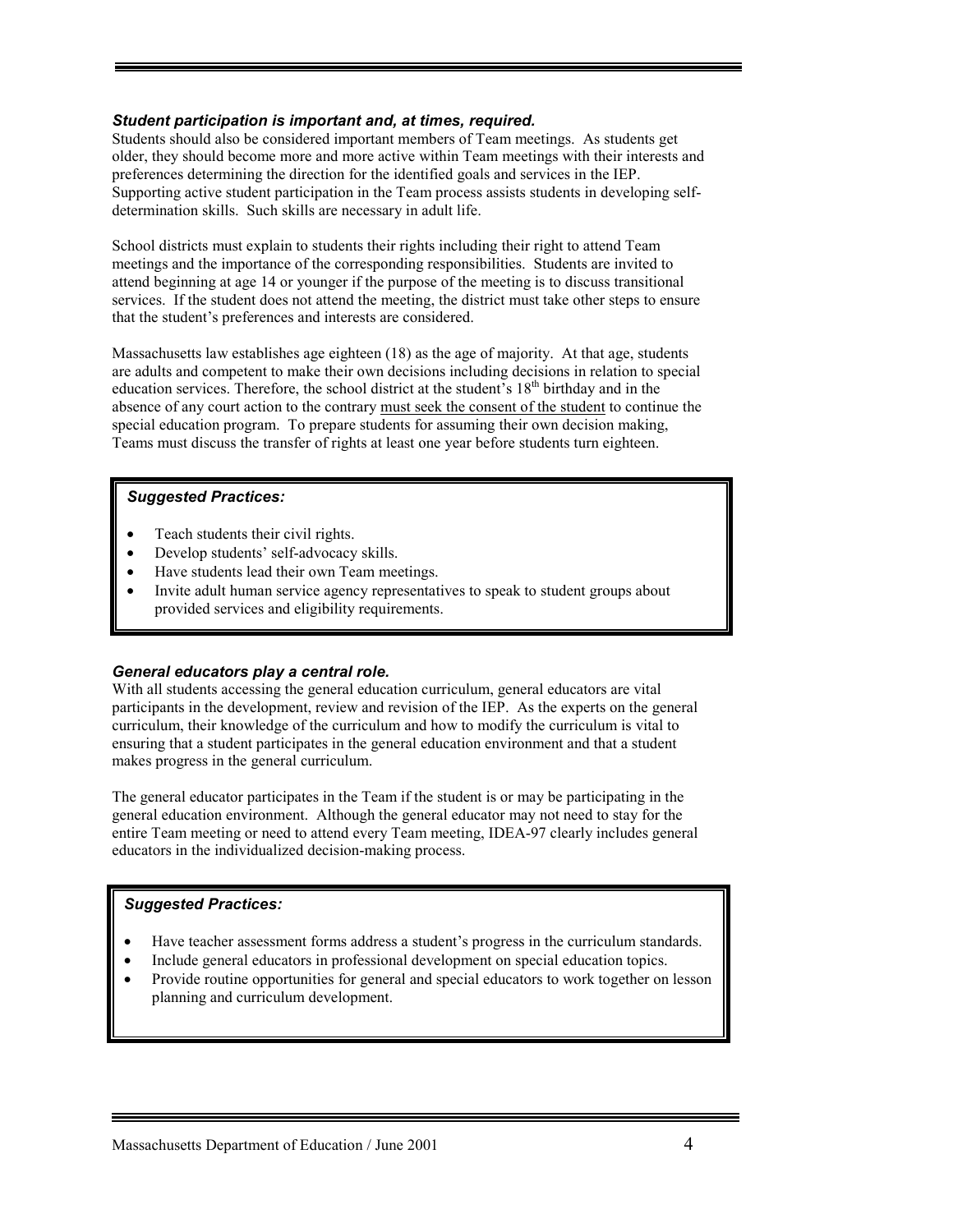# *ABOUT THE TEAM PROCESS*

## *The Team process has three important, integrated steps.*

Under IDEA-97, the IEP process is a focal point for reaching improved outcomes for students with disabilities. The process, critically important to children with disabilities, must be carefully managed to ensure that the unique needs of the student are addressed and to ensure full compliance with statutory and regulatory requirements.

The Team has **three** important and integrated activities to manage. Each is of equal importance and interdependent on the quality of the other.

- 1. Eligibility determination: The Team must first determine whether a child is eligible for special education services. This determination starts with the careful and thorough evaluation of the child in all areas of suspected disabilities.
- 2. Development of the IEP: Next, if the Team has found the student eligible for special education, the elements of an Individualized Education Program (IEP) must be discussed, planned and then captured in a written document. Input from parents, the student, general educators and special educators is necessary to complete this service contract that sets high expectations for a student and then guides that student's special education services for the next year.
- 3. Placement decision. Once all the elements of the IEP are determined, including services and supports, a placement decision must be made. The first placement option considered for each student with a disability must be the general education classroom with the provision of needed aids and services. The law requires that students do not get placed outside of the general education classroom unless their disability requires another setting. The Team must always consider the unique needs of the student before making the final placement determination.

The guide discusses these three activities separately to clearly describe each area. However, most often, these activities will occur within a single meeting for students who are found eligible for special education.



# *About the Icon:*

only the referred to section(s) of the The icon was designed to visually represent the three steps of the IEP process. The icon is fully shaded when we refer to the process in its entirety. When we refer to a specific part or parts of the process, icon is shaded.

of IEP Forms and Notices. The The icon is found in this section of the guide and in direction sections icon will help you connect the process description to form and notice directions and form and notice use.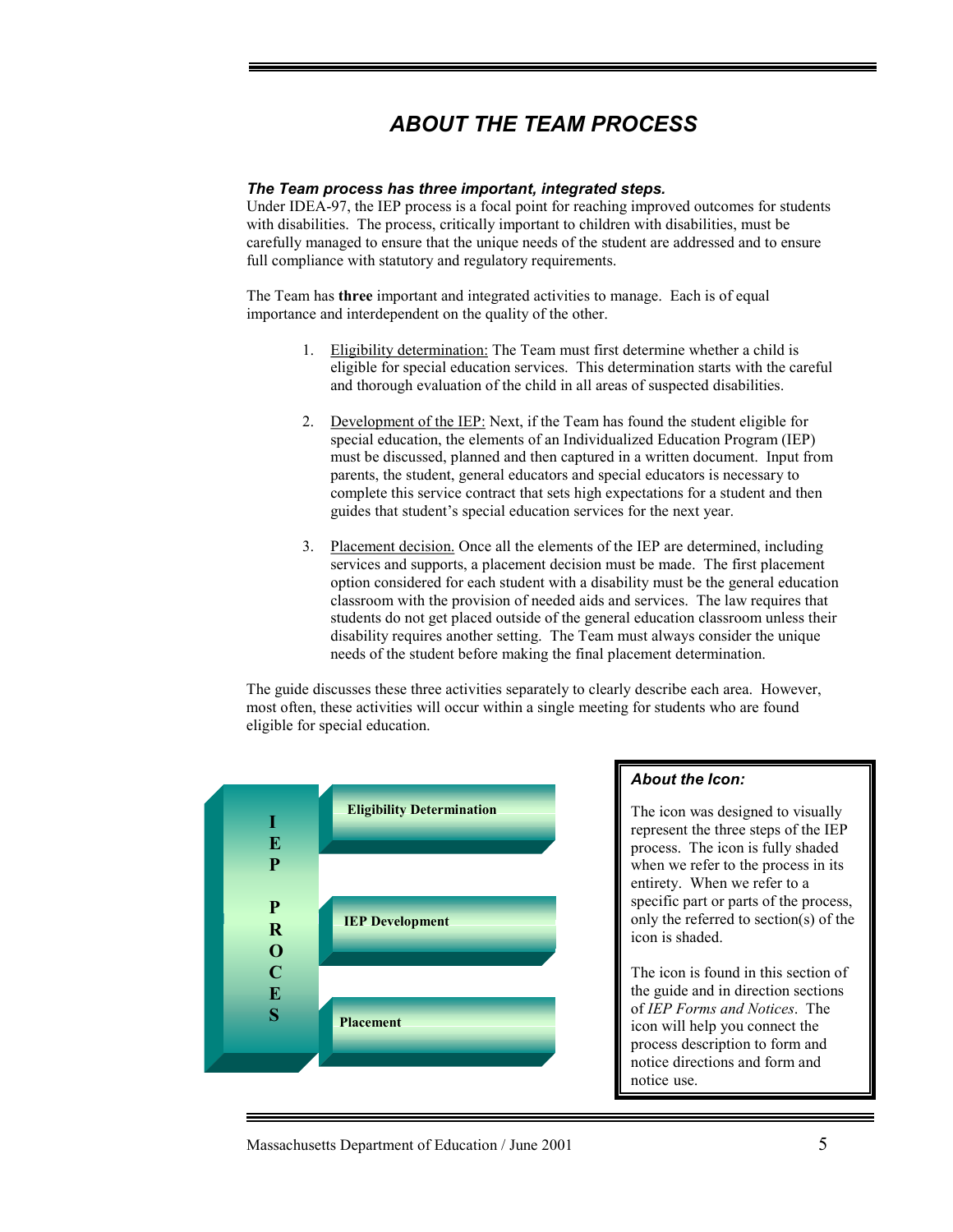# *Making an eligibility determination is the first step in the process.*

To make an eligibility determination, the school district in consultation with the parent(s) must decide how best to evaluate the student. The Team's decision in regards to eligibility is based on the evaluation results.

#### *Districts should take positive steps to promote responsive school environments.*



All schools are required to have sound instructional practices and instructional supports that are responsive to the needs of all students. A variety of practices and supports should be tried and the results of each attempted strategy should be documented and placed in the student's record. If a student is subsequently evaluated to determine special education eligibility, documentation of instructional supports that have been tried should be made available for review by the Team when determining eligibility. No instructional support program or any other intervention, however, limits the right of a parent to refer a student for a special education evaluation.

#### *An initial evaluation must be completed to determine eligibility.*

A parent or any person in a caregiving or professional position concerned that a student may have a disability or concerned about a student's development may refer a student for an initial evaluation for purposes of determining whether the student needs special education. Special words need not be used in making a referral. Upon receipt of a referral of a student for an initial evaluation to determine eligibility for special education, the school district must send notice to the parent and must seek the parent's consent to conduct an evaluation in compliance with 603 C.M.R. §28.04(1). Where appropriate, the school district may also provide the parent and any other person making the referral with information concerning other supportive services that may better suit a particular student's needs.

Within thirty school days of receiving the parent's consent, the school district must evaluate the referred student in compliance with 603 C.M.R. §28.04(2). A school district may not refuse to evaluate a student who has been referred for evaluation as set forth above, on the basis of a pre-referral program or in order to try other instructional support activities or for any other reason. In accordance with G.L. c. 71B, §2, second paragraph (as amended, effective January 1, 2001), prior to referral by the school district of a student, the principal of the student's school shall ensure that all efforts have been made to meet such student's needs within the regular education program, but such efforts shall not be construed to limit or condition the right to refer a student for evaluation.

Note: The state special education law, at G.L. c. 71B, §3, fifth paragraph, provides that the school district is not required to refer a student for evaluation solely because the student presents a risk of or fails to be promoted at the end of a school year, or solely because the student has failed statewide assessment tests (MCAS). Further, G.L. c. 71B, §1, provides that no student shall be determined to be eligible for special education solely because the student's behavior violates the school's disciplinary code or solely because the student has failed the MCAS.

#### *Evaluation of all areas related to the suspected disability is required.*

Evaluation of a student in all areas of suspected disability is one critical aspect of the needed evaluative information. The evaluation process should be sufficiently comprehensive and child driven. No single procedure should be used as the sole criterion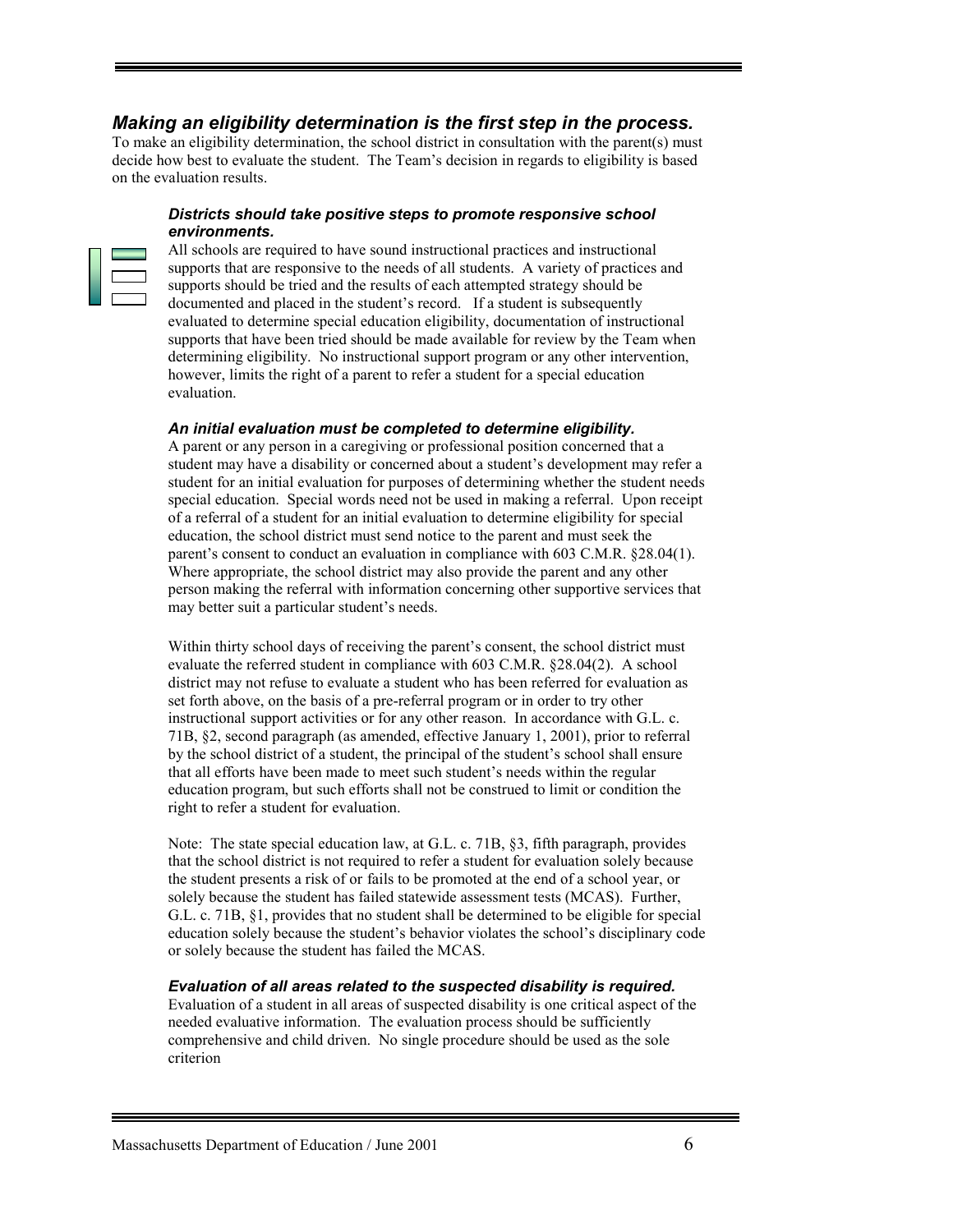When assessing students, school districts need to be clear as to the concerns of parents and educators to ensure that the initial evaluation and subsequent reevaluations provide clear and complete information. Evaluation activities need to be tailored to the specific student. The information needs to address the student's learning and whether or not a disability(ies) affects the student's learning

#### *Sound evaluations use of a variety of assessment techniques.*

School districts should use a variety of assessment techniques to guarantee that Team members have a full understanding of the student and the suspected disability(ies). Relying on a single test or single test battery for all students would not be adequate or legally appropriate. Evaluation can include formal and informal assessments; however, other evaluation strategies may also be needed. Some other appropriate measures include the following:

- Information provided by parents
- **Observation**
- Work samples
- **Interviews**
- Cumulative record review

School staff may be appropriate to complete some or all of the assessments. Yet, in certain cases, the district may not have a qualified staff member to assess a student's area of suspected disability. Under those circumstances, the district should contract with outside agencies or evaluators to ensure that sufficient information is available to Team members.

Assessment reports should be written in clear, jargon-free language. They should provide information regarding the possible presence or absence of a disability, and interpret assessment results related to the student's performance in school. Reports should also address the needs of the student and strategies for teachers. All evaluators should include educationally relevant recommendations within their reports.

For students with limited English proficiency (LEP), information about the student's language must be considered in determining how to conduct the evaluation to prevent a student from being misclassified. With a student with LEP, the district must assess the student's proficiency in English and the native language proficiency in reading, writing, speaking and understanding.

Comprehensive, quality evaluations provide the Team with the information they need to make sound eligibility determinations and, if needed, to write appropriate IEPs. Good evaluations, also, reduce the need for subsequent independent evaluations as a parent's right to an Independent Educational Evaluation (IEE) is triggered when the parent disagrees with a publicly initiated evaluation.

#### *Extra steps are required when a specific learning disability is suspected.*

Federal regulation also requires additional steps in the evaluation process if the Team suspects a student of having a specific learning disability. The district must take the following steps in such cases:

At least one Team member, other than the student's teacher, must complete a classroom observation of the student's academic performance. When a child is less than school age, a Team member should complete the observation of the child in an age-appropriate environment.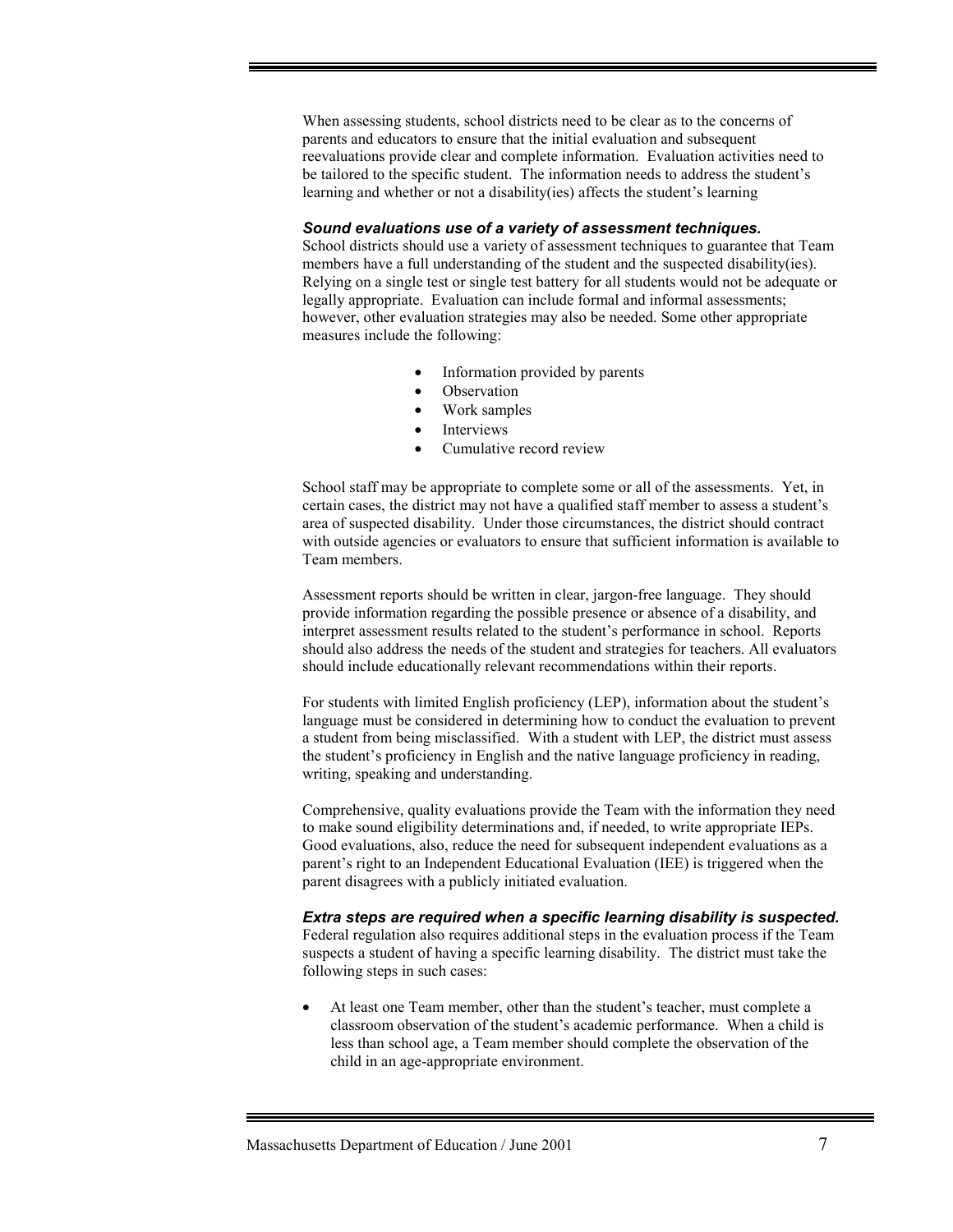- Team members must complete a written report answering the following questions:
	- Does the child have a specific learning disability?
	- What basis was used for making the determination?
	- What relevant behavior was noted during the observation and how does that behavior relate to the student's academic functioning?
	- What educationally relevant medical findings, if any, were found?
	- Is there a severe discrepancy between achievement and ability?
	- · Does the severe discrepancy between achievement and ability require specially designed instruction?
	- What was the Team's determination concerning the effects of environmental, cultural or economic disadvantages and does the Team agree that the need for special education is not a result of such disadvantage?
- Team members must certify in writing whether the written report reflects their conclusion of a finding of a specific learning disability.
- · Any individual who disagrees with the written report must submit a separate statement to express their differing conclusions.

# *Comprehensive evaluations lead to sound eligibility determinations.*

An eligibility determination needs to be made by a Team of qualified professionals and parents. The Team deciding on eligibility must rely on a variety of assessment materials when determining whether the student is eligible for special education.

The Team must be sure that they have received parent input and have gathered sufficient data for making the eligibility determination. Information must be gathered in all areas of suspected disability.

# *Students must have a disability to be considered for special education.*

To be eligible for special education services, a student **must first** be found to have a disability which is causal to an inability to make effective progress in school. The **ED 1** Team, therefore, must carefully discuss the evaluation data and determine if an

educational disability(ies) exists. Team members should identify the type of disability before taking the next step in the eligibility process.

The Massachusetts State Regulations include the following types of educational disabilities:

| Autism       | Developmental Delay                  |
|--------------|--------------------------------------|
| Intellectual | Neurological                         |
| Emotional    | Communication                        |
| Physical     | Specific Learning                    |
| Health       | Sensory: Hearing, Vision, Deaf-Blind |

#### *Teams judge whether a student is making effective progress in school.*

The Team must make a judgment on whether the student is making effective progress in the general education program. The general education program includes preschool **ED 1** and early childhood programs offered by the district, academic and non-academic offerings of the districts and vocational programs and activities.

To judge whether a student is making effective progress, the Team must determine whether the student has:

Made documented growth, with or without accommodations, in knowledge and skills acquisition including social/emotional development, the learning standards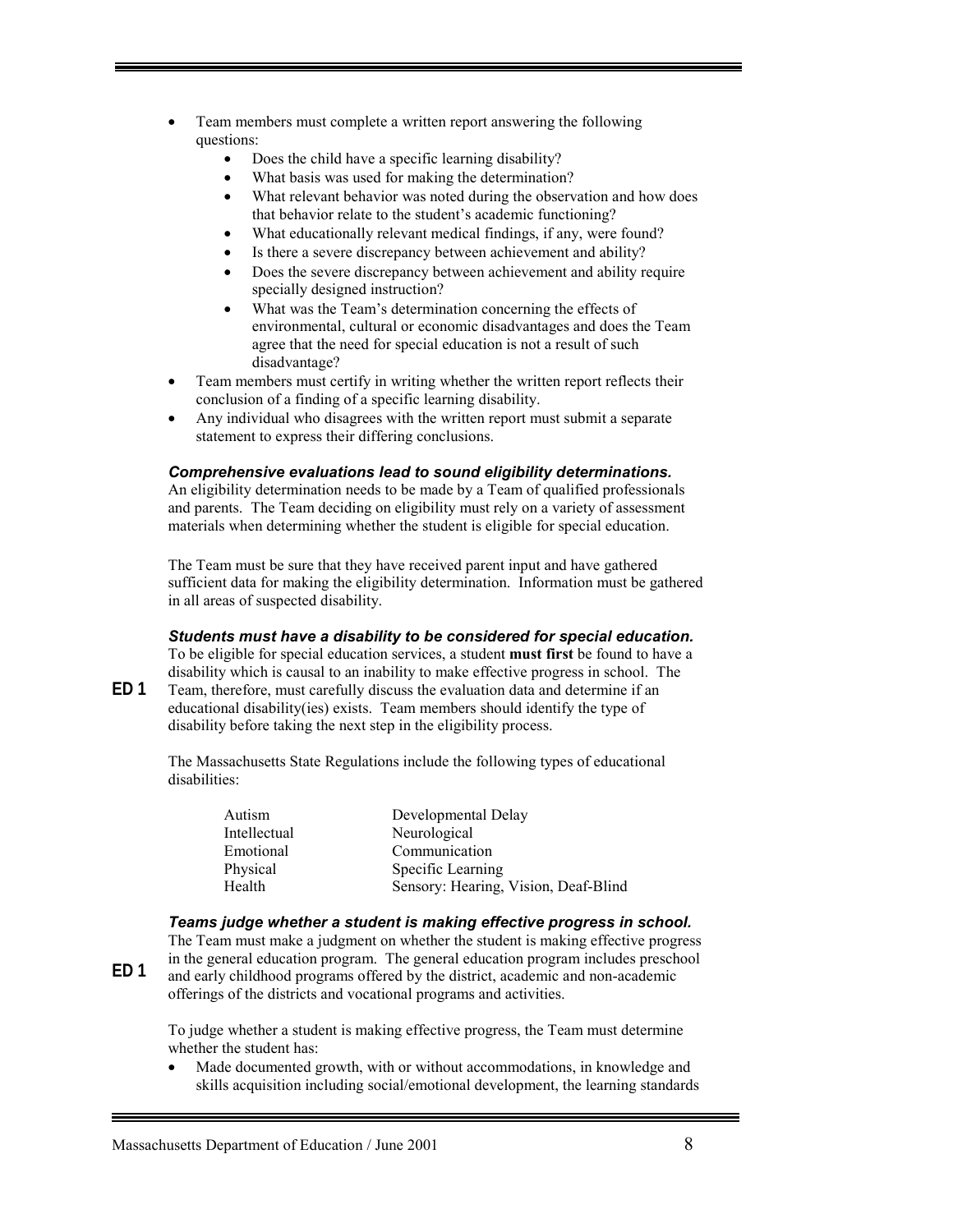set forth in the Massachusetts Curriculum Frameworks and the curriculum of the district

Made growth according to the chronological age, the developmental expectations and the individual educational potential of the child.

When considering if the student has made effective progress, the Team must specifically look at whether the disability(ies) is causal to an inability to make progress. Such a finding is pivotal in the eligibility determination. The law clearly states that students may not be determined eligible solely because of a need for reading or math instruction or because of limited English proficiency or social maladjustment.

Teams sometime struggle in trying to decide if a student is making effective progress and look for specific guidelines to assist in making this important decision. Effective progress, however, is not easily translated to test scores, academic achievement, social skills or other individual or specific variables, but rather is an interrelated measure. Teams, therefore, should carefully review evaluation data and make student-centered decisions on this important issue.

#### *Teams judge whether the lack of progress is a result of the disability.*

Teams must look at the evaluation results to see whether the lack of progress is a result of the disability or a result of other factors. Only if the Team determines the **ED 1** lack of progress is connected to a disability or disabilities may the Team continue on to discuss a possible finding of special education eligibility. According to state and Federal regulation, a student may not be found eligible solely because the student is unable to follow the school discipline code, has limited English proficiency, social maladjustment or has lacked reading or math instruction. These reasons may become part of the Team's deliberations, but the essential finding of the Team must be that the lack of progress is, at least in part, a result of the disability(ies).

#### *A student must need special education to be eligible.*

When making an eligibility determination, Teams must remember that the final question to ask is: Does the student require special education in order to make **ED 1** progress? Special education is defined as specially designed instruction to meet the unique needs of the student or related services that are necessary to access the general curriculum. Specially designed instruction means that there is a need to adapt the content, methodology, delivery of instruction and/or performance criteria in order for a student to make effective progress.

Related services, are developmental corrective and other supportive services. Within Massachusetts, related services necessary to access the general curriculum are considered special education and may be provided alone or in combination with specially designed instruction.

If the student only requires accommodations, then that student is not eligible for special education. Accommodations are adaptations to presentation or setting that can typically and easily occur in general education (such as preferential seating, wearing eyeglasses, giving extra time on tests).

#### *A Team may find a student eligible for special education services.*

If a student is found eligible for special education, then an IEP must be developed. In **ED 1** most cases, development of the IEP will occur within a single meeting after the determination of eligibility has been made.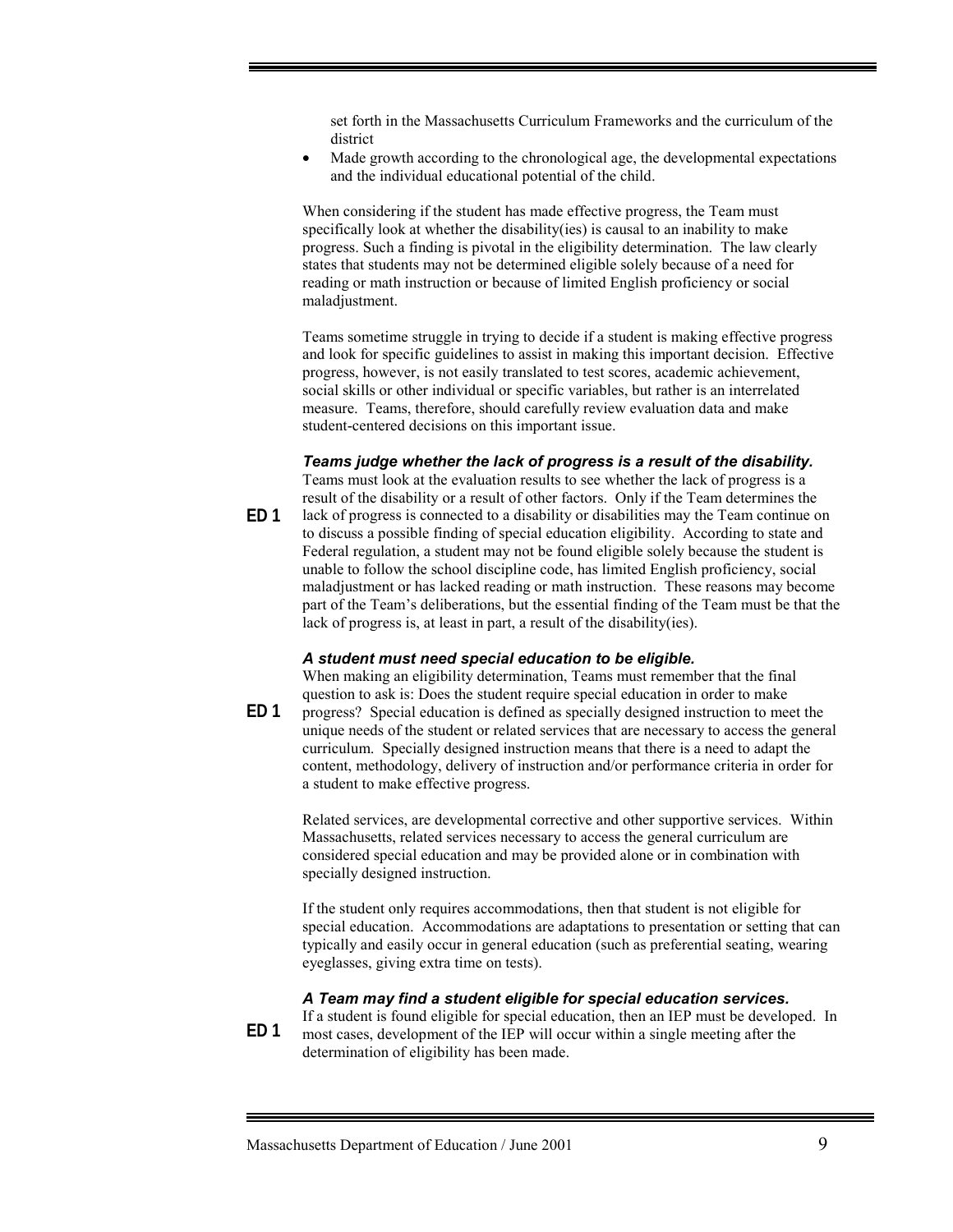## *A Team may also make a finding of no eligibility.*

If the student does not have a disability, if the student does not show a lack of progress, if the student does show a lack of progress but it is not due to a disability or **ED 1** if the student does not require special education, then the team should make a finding of no eligibility. However, as a matter of good educational practice, the Team might reasonably discuss the appropriate next steps to ensure that any identified problem or concern is addressed by the school district. Most problems are best addressed as soon as possible and such early action may well be critical to the ultimate success of the student.

If the student has a disability, one such next step may be the development of a 504 Accommodation Plan. Section 504 of the Rehabilitation Act of 1973 is a civil rights law that prohibits discrimination on the basis of disability in programs and activities that receive federal financial assistance. This law protects a person who has a physical or mental impairment that substantially limits one or more major life activities. Major life activities include walking, seeing, hearing, speaking, breathing, learning, working, caring for self and performing manual tasks. Teams that convene to consider special education eligibility are often composed of members who may be able to develop an appropriate plan under Section 504 – such an action could expedite services for a student in need.

Parents also have the right to appeal any eligibility determination to the Bureau of Special Education Appeals, including a finding of no eligibility. Parents may contact the Bureau directly or request district assistance in contacting this agency.

# *Parents should be asked if they agree with the evaluation findings.*

Team members should check a parent's understanding of the evaluation data and their agreement with it. If parents disagree with a particular school assessment, parents **ED 1** may have a right to an Independent Educational Evaluation (IEE). School district personnel should be familiar with the rights and responsibilities associated with the IEE.

# *Extended Evaluation is an option if evaluations prove inconclusive.*

If evaluation information is inconclusive and the Team has found the student eligible **EE 1** for special education, the Team may want to consider an Extended Evaluation. An

Extended Evaluation may be used, with parental permission, to gather additional information needed to write an IEP.

Teams must be aware of the state regulatory restrictions placed on the use of Extended Evaluation. Extended Evaluation cannot be used for the following purposes:

- To extend the evaluation timelines for required assessments
- · To deny programs or services to a student
- · To constitute a temporary placement

If a student has been found eligible for special education services, the Team should write a partial or full IEP in conjunction with an Extended Evaluation Form. This action will ensure, with parental acceptance of the IEP, that a student is not denied services determined necessary at a Team Meeting.

An extended evaluation may run from one to eight weeks. The Team may decide to meet during that evaluation period. However, the Team must reconvene as soon as the additional evaluation data is available in order to review assessment data and/or complete the writing of the IEP.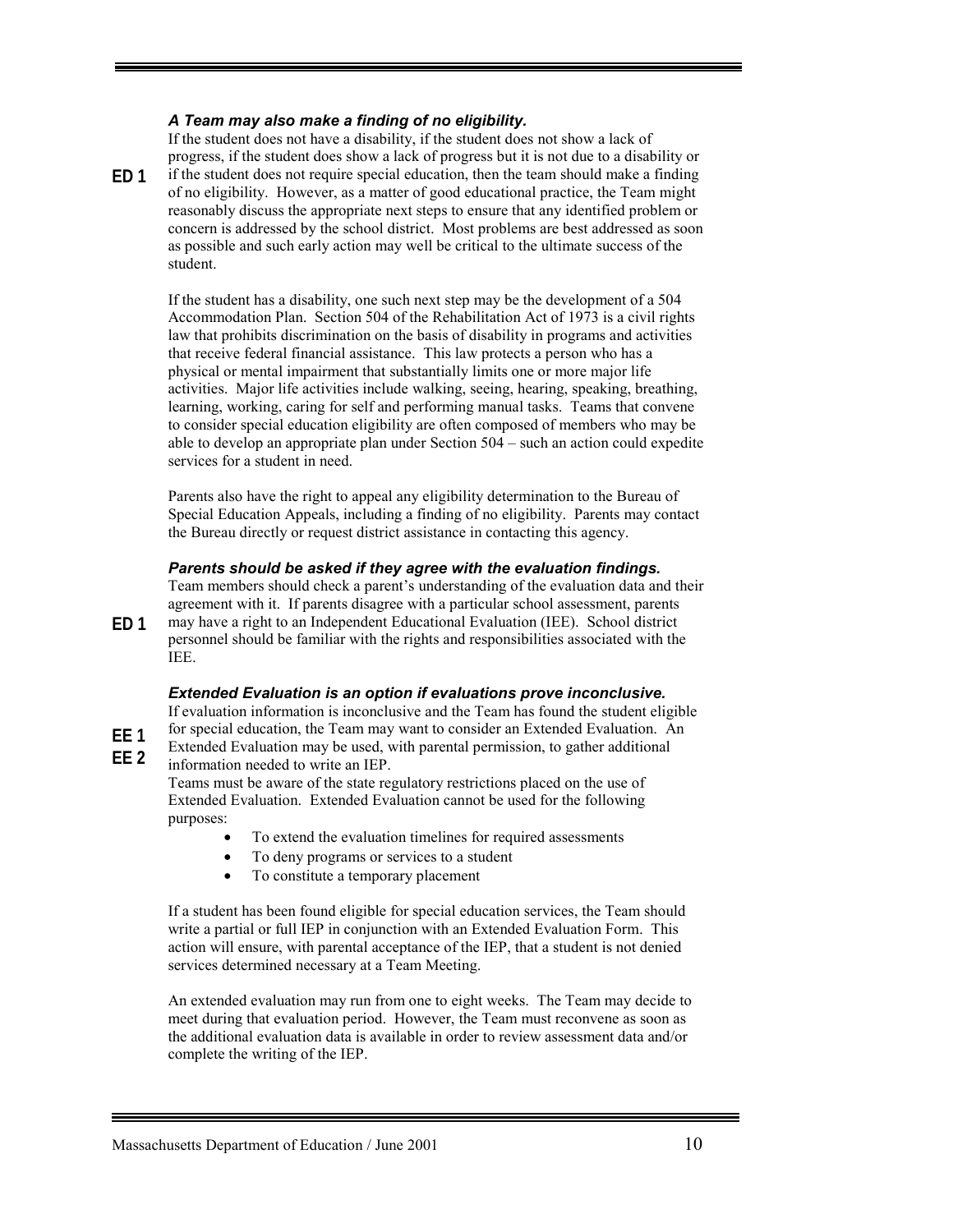# *The Team reconsiders eligibility when a student is reevaluated.*

When a student is referred for a reevaluation, the school district, under Federal

regulation, should first review existing evaluation data. If no additional information **ED 1** is needed to determine whether the student continues to be eligible, the school district may request that a parent waive particular types of assessment(s). The parent may either consent to waive the assessment(s) or may choose to have the assessment completed regardless of the recommendation for waiver.

 Note: if the district suspects that the student may no longer require special education services, then a reevaluation must occur since no decision to remove eligibility can occur without current and complete evaluation information, although no such evaluation is required before a student graduates from high school.

At the reevaluation Team meeting, the Team after determining the existence of a disability(ies) must decide whether the student would continue to make progress in school without the continued provision of special education services. A student's progress should not be judged solely on the completion of IEP goals or report card grades.

#### *Suggested Practices:*

- · Review student folder to determine what assessment information is currently available.
- · Develop standard school district practices that encourage parents and teachers to discuss their concerns.
- · Develop a list of needed assessments that will fully address all areas of suspected disability.
- · Determine, in consultation with parents, which assessments should be completed by school staff and which assessments, if any, need to be completed by outside agencies or evaluators.
- · Establish a relationship with outside evaluators who can assist in completing needed assessments.
- · Provide evaluators clear directions on required report format and content.
- · Provide staff and parent training on disability types and steps to making eligibility determinations.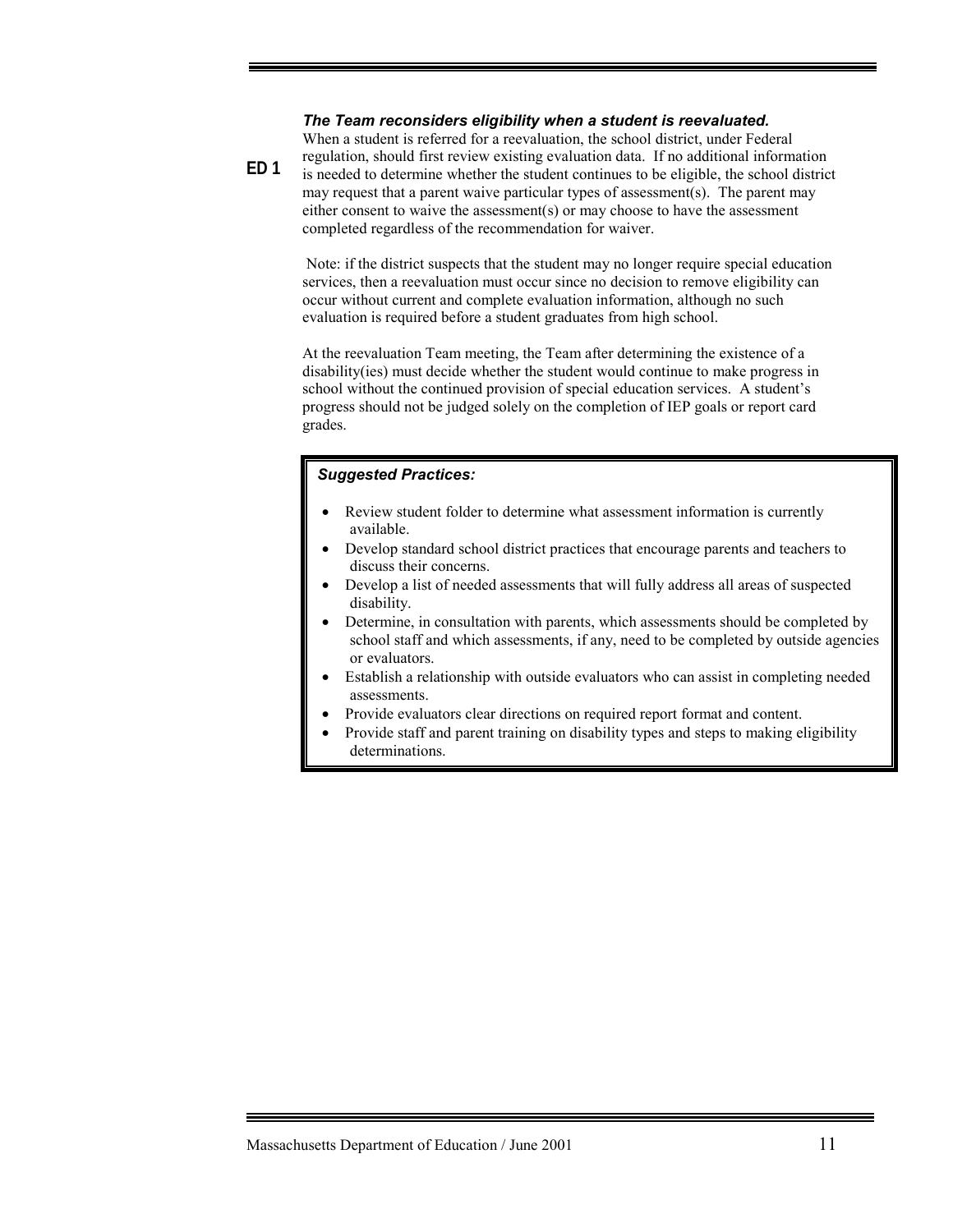## *Writing the Individualized Education Program is the second step in the process.*

After finding a student eligible for special education services, the Team develops the IEP.

#### *IEP development is a student driven process.*

Once a student has been found eligible for special education services, an IEP must be developed. The IEP must address the unique needs of the student and, therefore, must be tailored to the individual student needs as determined through the evaluation process. Good IEPs will be responsive to parents concerns and the student's vision and will assist the student as much as possible to move towards independence.

The IEP is intended to be a useful document that helps educators and parents to understand the student and how best to work with that student. In other words, the IEP should describe how the student learns, how the student best demonstrates that learning and how the school staff and student will work together to help the student learn better.

The IEP is not intended to be a daily, weekly, or monthly lesson plan but should provide a clear picture of the student's current abilities and needs and should identify key goals and objectives that provide a direction and focus for the student's learning over the next IEP period. If carefully and thoughtfully written, the IEP will serve as a vehicle for improving the educational experience and results for a student with disabilities.

Although IEP development is a student driven, individualized process, there are some central concepts that should be adhered to during a well-managed Team meeting. A well-managed Team meeting will:

- · Obtain parent/student input.
- Think about the student's future dreams and goals.
- Understand how the student's disability(ies) affect the student's learning.
- Know how the student performs today.
- Address only the areas that are affected by the disability(ies).
- Provide a focus for the student's learning during the designated IEP period.
- Reflect high expectations for the student.
- Stay as close as appropriate to what the student's peers are learning and doing.
- Identify supports and services the student needs for success.

The IEP forms the basis for the placement decision. Therefore, the IEP must be developed in its entirety before placement is decided. The placement decision must be based on a careful reflection of the IEP, including the services that the Team has identified as necessary, and the impact of the disability on the student's learning. Finally, the Team must be mindful of the requirements related to placement in the least restrictive environment. Teams need to remember that removal from the classroom solely because of needed program modifications is not permissible (34 CFR 300.550(b)(2)). Only after the needs of the child and the types of services have been discussed by the Team and agreed to in an IEP can the placement be effectively chosen by the Team.

#### **The IEP is written to fit the student. The placement is chosen to fit the IEP.**

The IEP under no circumstances should be written "to fit" a particular placement. Teams must remember this critical fact when moving through the Team process to ensure that the IEP is written to address the unique needs of the student.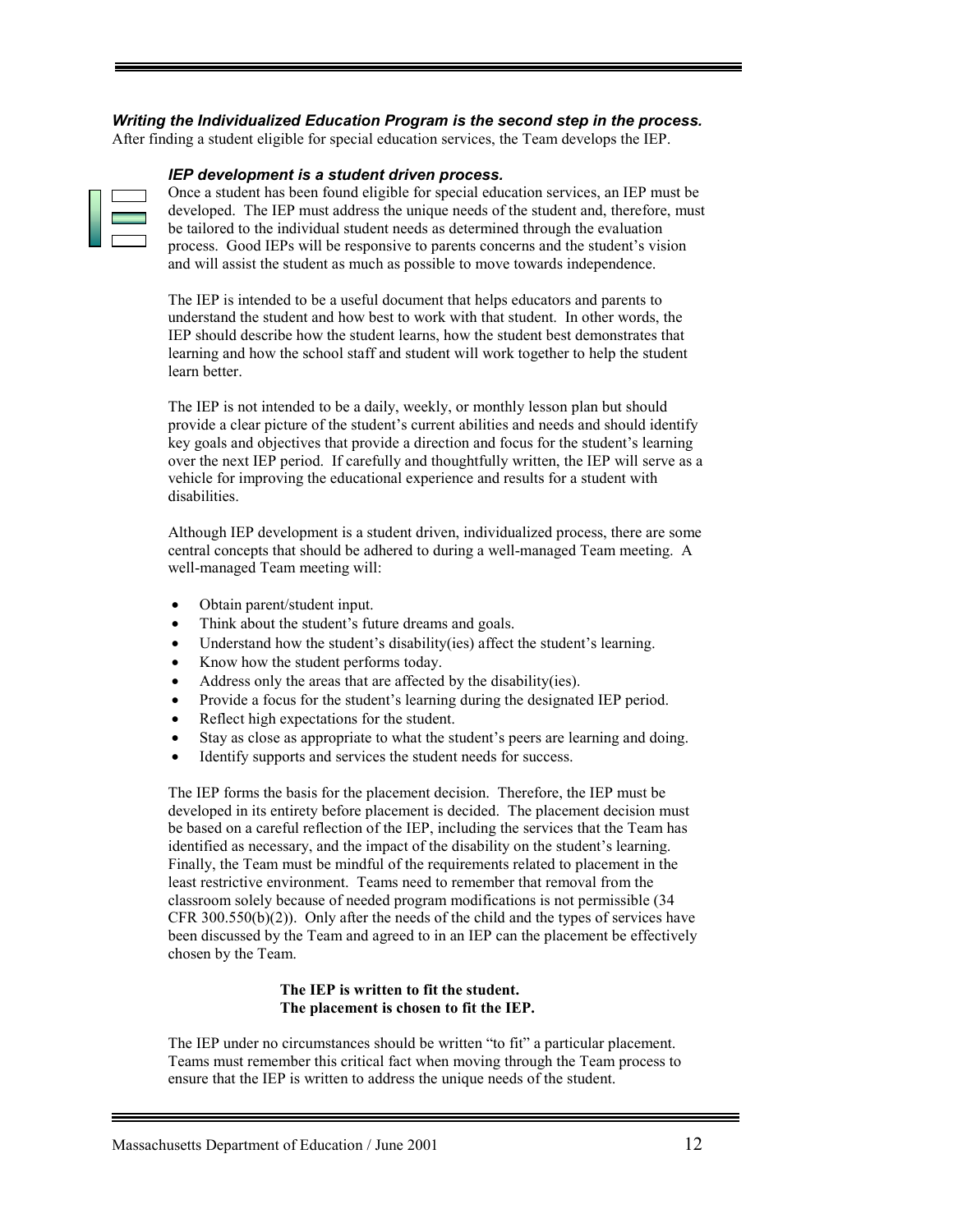# *Team meetings should be used as a communication vehicle.*

During an IEP Meeting, Team members share information and discuss the needs of the student. All members should listen carefully and share information that brings about a better understanding of the student. The discussion should connect one IEP element to the next and ensure internal consistency within the produced document.

A Team meeting works better if the meeting is small and focused on the student. A Team meeting works better if its members are knowledgeable about the district, special education law and the student. A Team meeting works better if parents are respected participants, giving and receiving information that will assist them in making informed decisions.

All Team members should be treated as equal partners in the process. An atmosphere of mutual respect opens the lines of communication and builds a strong base for ongoing cooperation between parents, school district personnel and other Team members.

School systems that routinely send evaluation reports to parents in advance of a meeting find that the Team discussion is more focussed and can immediately start with a common base of information rather than a lengthy recitation of evaluation results. This strategy allows for more time to brainstorm and to write the IEP itself. Parents then leave the meeting with a more solid understanding of their child and how the school system plans to help their child improve.

#### *The IEP is a contract between the school district and the parent.*

The IEP should reflect the decisions made at the Team meeting and should serve as a contract between the school system and parent(s). For that reason, the document must clearly communicate to parents the needs of their child, the steps the school district will take to address these needs and the progress their child is expected to make during the set IEP period. The IEP must also be written in generally understandable language and free of educational jargon.

The IEP does not serve as a guarantee of progress. However, school districts must be aware that IDEA-97 clearly states that a school district must make a good faith effort to assist the student in making progress towards the IEP goals.

#### *Each Team meeting is unique.*

A Team meeting is a group process and an individual inquiry process that makes no two Team meetings alike as each group considers what is best for each distinctive student. The Team process will be affected by the differences among the individuals attending each meeting, by the differences among schools and school districts, by the differences among the types of evaluation data being considered and by multiple other factors. Each group will arrive at different answers, ideas and services to address a student's needs and will write the IEP in a different manner. All of these differences should be expected and encouraged, as there is no single correct way to serve a student or to write an IEP.

At times, Team members are hesitant to make a recommendation for fear of setting a precedent. However, this fear is ungrounded because no precedents can be set when the Team responds to the unique and individual needs of an eligible student.

#### *The IEP should serve to focus the special education services.*

The IEP will better serve the student if it focuses on what will make the biggest difference for that student and not on every aspect of every school day. The IEP should concentrate on offsetting or reducing the problems resulting from the student's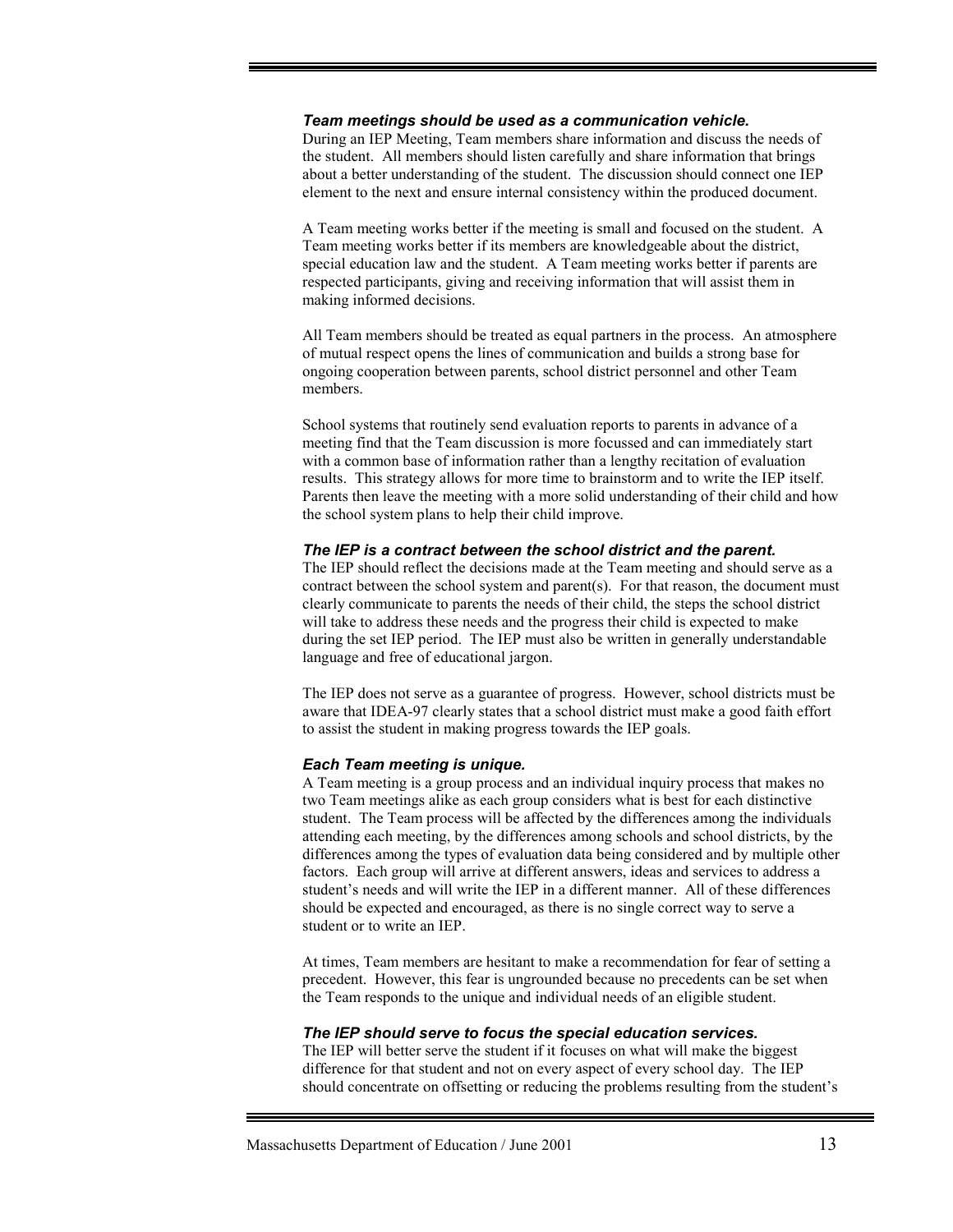disability that interfere with learning and educational performance. Therefore, Team members need to narrow their focus as they discuss the contents of the IEP. The IEP elements found within the initial pages of the document assist the Team in developing a focussed IEP.

#### *Parents and/or students need to give input into IEP development.*

Parent and/or student input becomes the first indicator for defining the IEP focus. The placement of this item as the first order of business is deliberate and in keeping

**IEP 1** with the importance given to parent input in IDEA-97. Parents need to be asked to share their biggest concerns and their hopes for their child's accomplishments, as the parent perspective is unique and important to the Team's work. Parents, without exception, have a view of the student that cannot be duplicated by even experienced evaluators.

#### *Teams should keep a whole child perspective.*

The Team must next review the student's strengths, interests, personal attributes and personal accomplishments as well as key evaluation results to enable Team members **IEP 1** to keep a whole child perspective when writing the IEP. Teams should avoid a segmented look at the student where individual skills or problems are identified in isolation. The Team will want to keep the big picture in mind and plan to use the student's strengths to best advantage in planning steps for the next IEP period.

When developing an IEP for a student with an existing IEP, the Team should always review the content of the existing IEP as they begin developing a new IEP. The new IEP should be revised and updated as needed to shift goals and services and to demonstrate a progression of learning. Each year's measurable annual goals should clearly show a step by step increase in a student's learning outcomes. Also, if necessary, any lack of expected progress needs to be discussed and addressed.

#### *The vision statement directs the Team's attention towards the future.*

The vision statement focuses the Team on the future of the student. The Team steps **IEP 1** where this student is headed in the future. Developing the vision statement helps the vision statement helps the Team balance between the immediate concerns and the hopes and dreams for the future. Knowing where the student is headed makes it easier for the Team to eventually determine what progress needs to be made this year. Teams must remember the ultimate goal for all students with disabilities is independence and productive lives.

Depending on the student's age, the Team needs to look one to five years in the future when writing the vision statement. As the student becomes older and more involved in transition planning, the vision statement becomes the hopes and dreams of the student and not the parent and Team. Also, the statement for older students must conform to Federal regulation and be based on the student's preference and interests and include desired outcomes in adult living and post-secondary and work environments.

For younger students, the Team might want to project over a shorter span of time and concentrate on times when the student might be transitioning from preschool to elementary school, elementary school to middle school or from a more restrictive environment to a less restrictive environment. For these younger students, the adults take the more active role in developing the vision statement.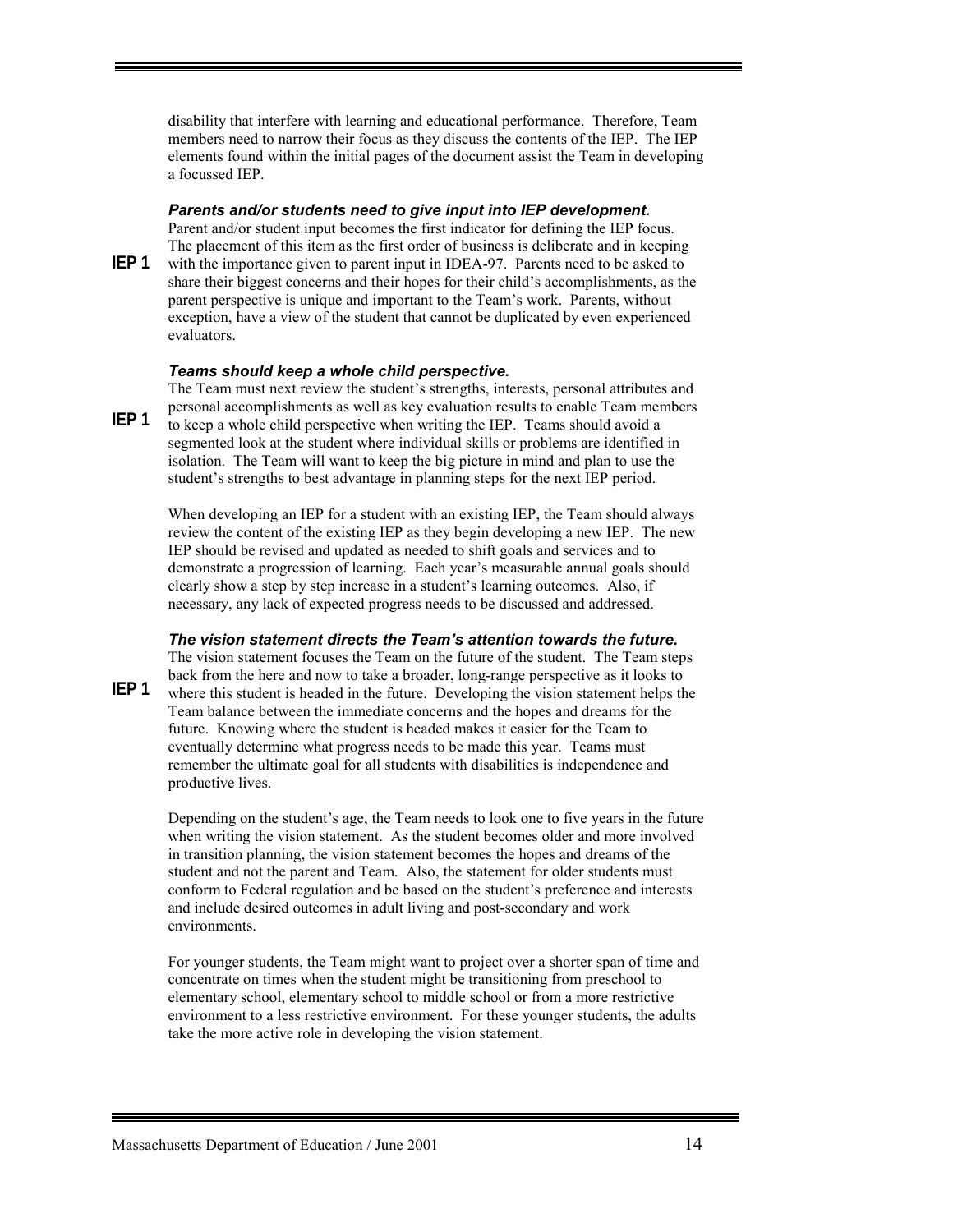# *Transition planning is integrated into the development of the IEP.*

Transition planning is more effective when the planning is an integral part of the student's IEP and the student's program. Transition planning is required under

- **IEP 1** Federal law and becomes a major Team focus when a student reaches fourteen years of age. **IEP 2**
- 
- 
- **IEP 3** The vision statement aids Team members in determining the student's transition needs, transition goals and transition services. As a student approaches graduation, **IEP 5** the Team must also consider the student's
- **IEP 5** the Team must also consider the student's graduation status, the possibility of a<br>**IEP 8** referral for Chapter 688 services (services from adult human service agencies) a
- referral for Chapter 688 services (services from adult human service agencies) and the involvement of adult service agencies. As the student nears or reaches age seventeen, the Team must discuss the transfer of rights at age of majority.

The Team is required to write IEPs that prepare students with disabilities for independence and employment and other post-school activities. The commitment of students, parents, educators, adult agency staff and community members is required to help students reach their visions and be active participants and contributors to society.

#### *Present Levels of Educational Performance must be clearly written.*

The Team will also use the assessment information and their discussion of the student's present levels of educational performance (PLEP) to focus the direction of

- **IEP 2** the IEP goals and services. The PLEPs must be based on current, relevant
- **IEP 3** information about the student obtained from a variety of sources.

The Team first clarifies the educational needs that result from the student's disability(ies). In other words, the Team describes the impact of the student's disability(ies) on student's participation in the general curriculum and the school. To keep the IEP focused, only areas affected by the disability should be described. Clear descriptions of how the disability(ies) impacts progress will better assist Teams in determining the most appropriate and individualized accommodations and special education services.

*The general curriculum must be addressed in all students' IEPs.*  The IEP should be considered a primary tool for enhancing a student's involvement and progress in the general curriculum. All students regardless of the nature or severity of the disability or their educational setting must **IEP 2**  have access to and progress in the general curriculum. As defined by Federal Regulation, the general curriculum is the curriculum used with nondisabled children.

> Therefore, all students with disabilities whether they receive their education in general education classrooms, resource rooms, public day schools, private day schools, residential schools or institutional settings must have access to this curriculum. The general curriculum can no longer be viewed as a curriculum that is used only within general education classrooms. School districts as well as other special education settings that receive public funds are responsible for aligning their school and classroom curriculums with curriculum frameworks provided by the Massachusetts Department of **Education**

Within Massachusetts, the general curriculum is defined by the Massachusetts Curriculum Frameworks in the following areas: English Language Arts, Mathematics, History and Social Sciences and Science and Technology. Other curriculum areas can and should be discussed if the student's disability affects progress in those areas.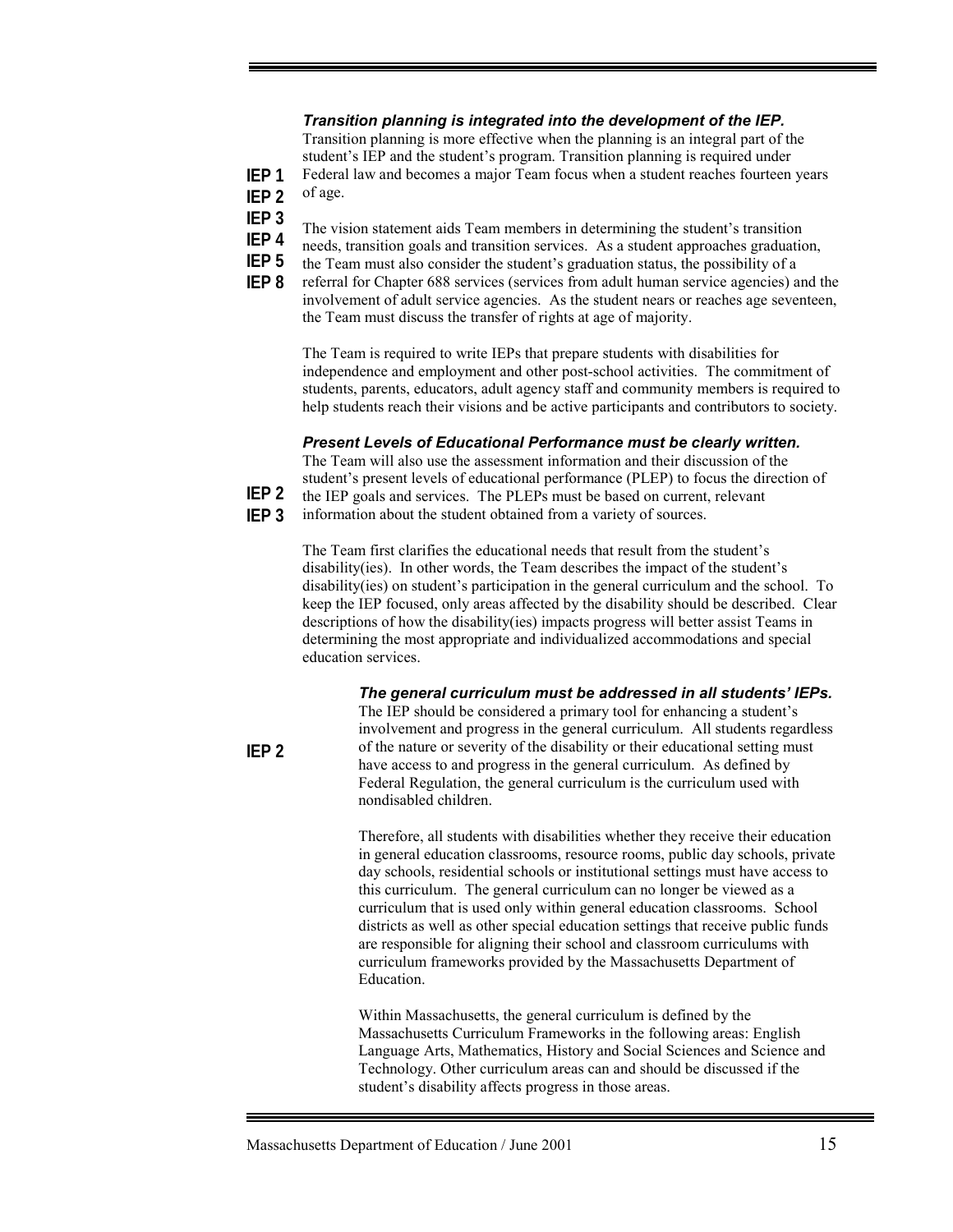School districts must maintain high standards for children with disabilities. These standards should be consistent with the expectations for all students in the educational system. Addressing a student's academic achievement is a primary aim of special education.

General educators play a critical role in the Team process as the experts on the general curriculum and the general education environment. Their participation in the Team process is required under Federal Regulation.

*The IEP must also address areas of other educational need.* 

Student participation and progress in the general curriculum is a core concept of IDEA-97; however, it is not the only required purpose of special **IEP 3** education. The Team must also take a broader look at the student's overall involvement within the school including participation in extracurricular and other nonacademic activities and, for preschool students, participation in appropriate activities to ascertain other areas of need. The Team may consider how students communicate with others, how the students' behavior affects their learning or the learning of others, how assistive technology could support effective progress or how the students' disabilities affect transition to post-secondary activities.

> When discussing how a student's disability (ies) affects transition to postsecondary activities, the Team must ensure that its discussion relates to the Vision Statement based on the student's preferences and interests (on IEP 1) and considers vocational education options that include a full range of occupational and career development possibilities. A Team that concludes a student's IEP should include vocational education must ensure that the student's IEP addresses how the disability would impact vocational education and include measurable, annual goal(s) and the necessary special education, related services and supplementary aids and services needed for the student to reach the vocational goal.

> However, Teams must remember that IEP development is a consideration of service needs and is not a placement decision. A placement decision may be made only after the IEP is fully developed. Therefore, choosing to consider vocational education on the IEP does not constitute a placement decision to a vocational technical school and if such misunderstanding occurs during IEP development it should be corrected.

The Federal law requires the consideration of a variety of special factors but the list of factors is not exhaustive. IEP 3 lists elements required by Federal law for consideration as a prompt to thorough IEP development. However, the listing does not require that all elements be discussed for all students. Teams must consider the listed elements and rely on the evaluation material and their own judgment in determining what educational needs that result from the disability should be included in the IEP.

#### *Some needs will be addressed through accommodations.*

Accommodations are modifications that are typically provided by general educators within the general education environment. Preferential seating, **IEP 2 pencil grip use or cooperative learning strategies are some examples of these IEP 3** kinds of typical accommodations. Accommodations do not involve modifying the material content but do allow students to receive information in a more effective manner.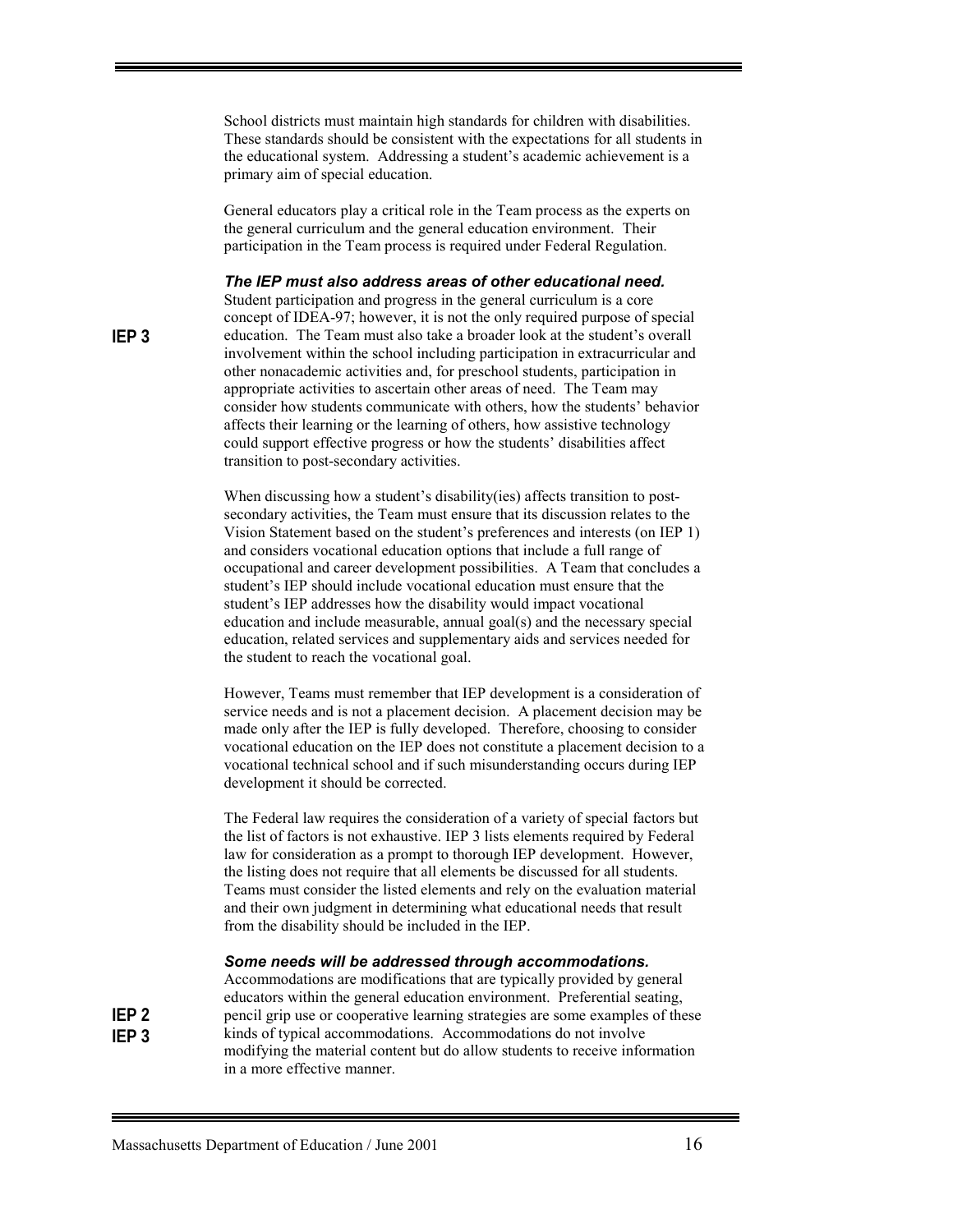Not every student who is eligible for special education will require accommodations. The Team must reflect on the affect the disability(ies) has on educational progress and then identify accommodations, if any are needed, for the student to make effective progress. Some students with disabilities may require accommodations in only one curriculum or program area, others may require extensive accommodations, or none at all. The Team's attention at this point should be on what the school district can do to help the student.

*Specially designed instruction addresses more complex needs.*  Specially designed instruction addresses the unique needs of the student that result from the student's disability. Specially designed instruction is a **IEP 2** modification not regularly provided for students in the general education **IEP 3** program. Special education services will usually include "specially designed instruction unless the students only require a related service(s) to access the general curriculum. However, not all students will need specially designed instruction in all areas of educational need and not all students will require all types of specially designed instruction.

> Specially designed instruction includes modifications that affect content, delivery of instruction, methodology and/or performance criteria and are necessary to assist the student in participating and learning. This instruction is designed by or with an appropriately credentialled special education teacher or related service provider.

For some students, teachers may need to present information through the use of manipulatives or may need to give oral rather than written quizzes. For other students, teachers may need to select and teach only important key concepts and then alter evaluation activities and criteria to match this content change.

In each case, the Team must decide whether an instructional methodology should be included in a student's IEP. Generally, if the methodology is an essential part of what is required to meet the individualized needs of the student, the methodology should be included. For instance, if a student has a learning disability and has not learned to read using traditional methods, then another method may be required. When including such an IEP recommendation, the Team should describe the components of the appropriate type of methodology as opposed to naming a specific methodology.

The Team should tailor their suggestions to the unique needs and circumstances of the student and keep their attention centered on what the school district can do to help the student. Educators will be better assisted in implementing the IEP and improving the education results for students with clear and specific recommendations.

*Teams must connect current performance to measurable annual goals.* 

The IEP should be written with a direct connection between the current performance levels and the measurable annual goals. The current performance levels state what the **IEP 4** student can currently do and identify key stumbling blocks. The goals state what the

- student will accomplish by the end of the IEP period. The current performance levels become the starting points for determining the goals and the goals become the end
- 

points for student accomplishment for the IEP period.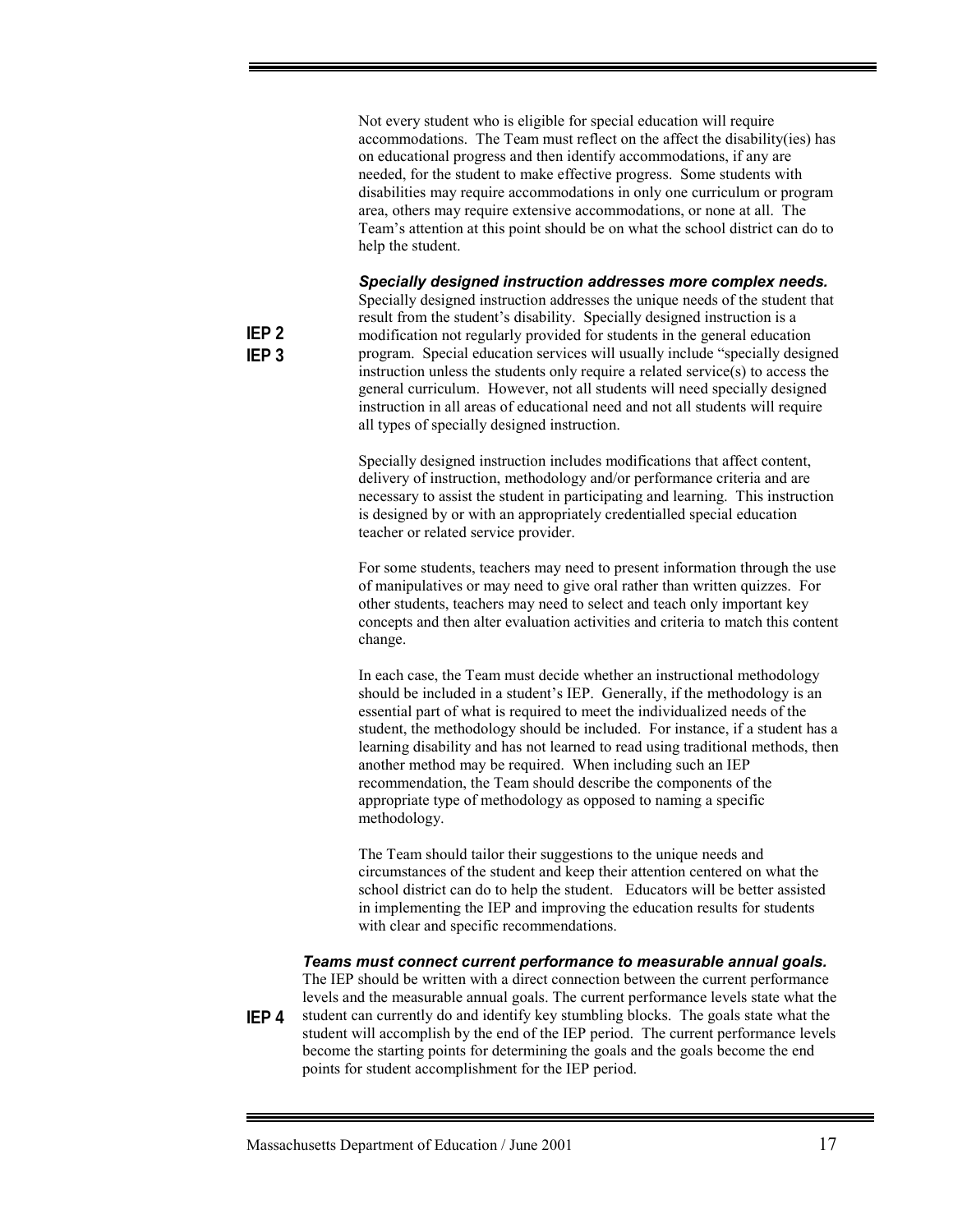The Team now begins to shift their attention. The Team began by paying attention to how the student participates in the school and what the school district will do for the student. Now the Team members begin to pay attention to what the school district will expect the student to do and accomplish given the assistance the student will receive over the IEP period.

Therefore, Teams need to be prepared to identify how students perform today across the important and selected IEP focus areas. In well-written IEPs, these more specific statements of progress will directly reflect information found within the PLEPs written earlier within the Team meeting.

The IEP focus areas are determined, as previously mentioned, through parent and student input, through the vision statement and through how the disability(ies) affect progress in the general curriculum and other aspects of school life. The focus areas should be selected based on what will make the biggest difference in the student's school experience.

Greater specificity in the current performance statements will result in clearer and more helpful goals. The following examples will more clearly illustrate this point.

|             | Less Helpful Statements: | More Helpful Statements:                    |
|-------------|--------------------------|---------------------------------------------|
| Current     | Joe is not committed to  | Joe submits fewer than half of his required |
| Performance | his school program.      | homework assignments. He starts most        |
| Level       |                          | assignments but lacks the organizational    |
|             |                          | skills to complete them by the required due |
|             |                          | dates.                                      |
| Goal        | Joe will improve his     | Joe will regularly submit all required      |
|             | attitude towards school. | homework assignments on time.               |

|             | Less Helpful Statements:    | More Helpful Statements:                     |
|-------------|-----------------------------|----------------------------------------------|
| Current     | Jill has a short attention  | Jill typically interrupts the work of others |
| Performance | span.                       | five times per hour. She interrupts when she |
| Level       |                             | requires teacher assistance.                 |
| Goal        | Jill will stay more focused | Jill will raise her hand to get teacher      |
|             | on her classwork.           | assistance during quiet work times.          |

#### *IEP goals are written to make the greatest difference for students.*

Goals must be measurable and must specify the expected knowledge, skill, behavior or attitude to be achieved within the IEP period, typically one school year. Goal **IEP 4** statements address priority needs and focus the instruction over the next year. The Team will have to make choices as to what can reasonably be accomplished in a single year's time. The Team must ensure the selected goals are the ones that matter to the parent, to the future of the student and in making the biggest difference for the student in the school.

Most IEPs should include only three to four direction-setting goals. However, the Team is responsible for making the final determination of the number and types of goals that are included in the IEP. Remember, though, an IEP is not a daily, weekly or monthly lesson plan but rather is a guide that supports the development of these other plans.

Goals must be challenging to ensure that students with disabilities are being held to high standards and are being adequately prepared for independence and productive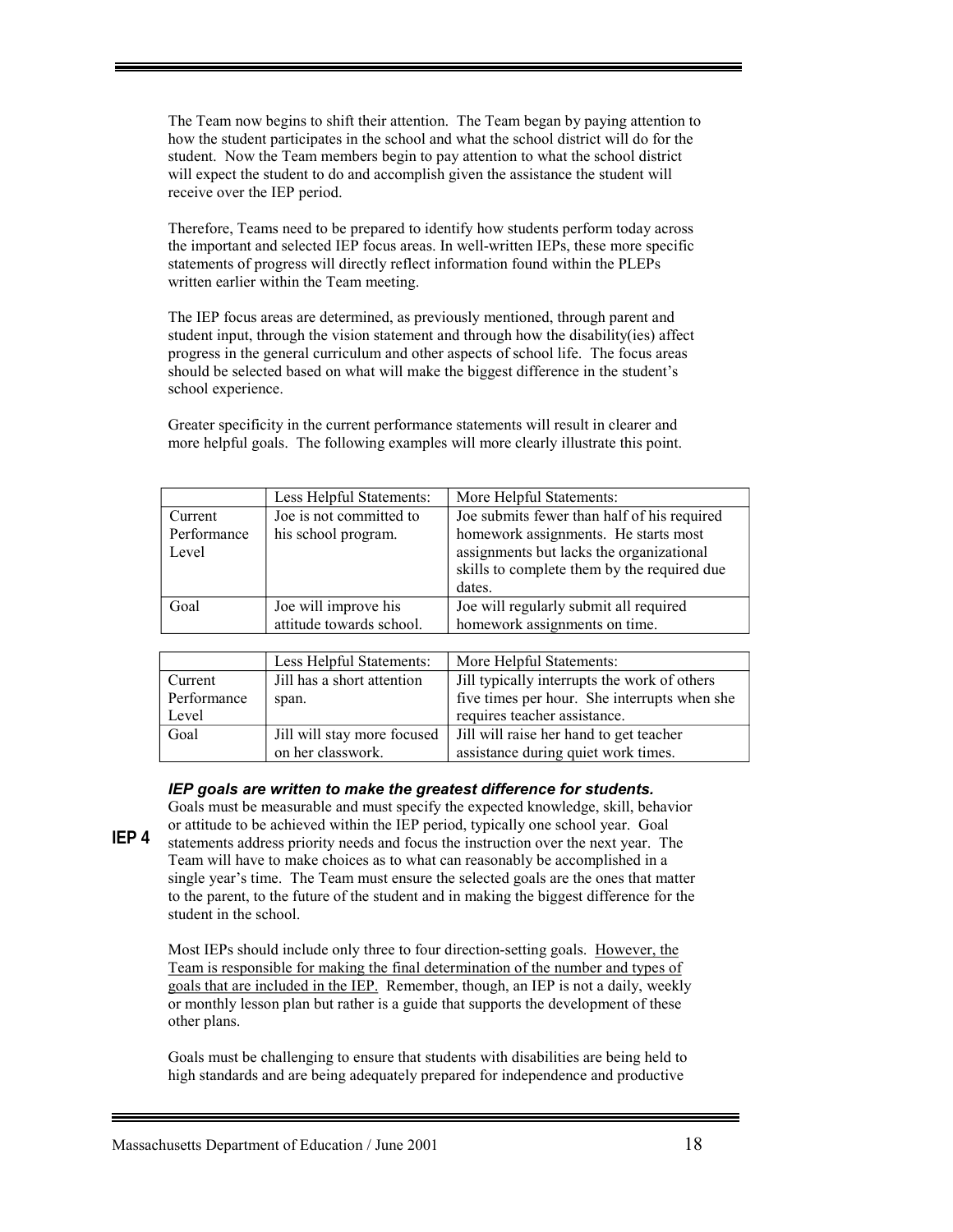lives. Yet, they must also be measurable and attainable. If a goal is being repeated year after year, there is something wrong. Most likely, the goal is not an annual goal and is not written in measurable terms. If the same goal is being repeated year after year, the goal is too vague or too broad and, in reality, becomes meaningless to judging a student's progress.

Goals need to spell out how the Team will determine if the student has met the goal. If a goal does not include evaluation strategies and/or criteria, the Team can not see whether the student has accomplished what was intended. The evaluation procedures should specify how the student's performance, resulting from instruction, will be documented.

With practice, Teams will be able to write clearer and more effective goals. Teams may want to ask themselves these questions to prompt the writing of more helpful goals:

- What components should be included in the goal?
- What does the skill look like when the student has achieved the goal?
- How might the student demonstrate that the goal has been achieved?
- How will this demonstration be assessed?

The key to writing good goals is to recognize them as a test at the end of the year and to write them so that someone else could understand, implement and evaluate them.

Goals need not address areas that are not affected by the disability(ies). Nor should the goals clutter the IEP with specific details for each content standard. Rather the goals should focus on the strategies the student needs for making progress in the general curriculum and other areas of need.

Goals must be individualized. Goals must be based on the student's past experience, current performance, rate of learning and educational needs, which rules out simply paraphrasing curricular content areas. For example, if a student is not making progress across the curriculum due to a reading disability then a measurable, annual goal should be written for reading. However, if another student has sound reading skills but is not making progress across the curriculum due to a writing disability, then a reading goal should not be added to the IEP but a goal addressing the less well developed writing skills should be included.

Some goals may reflect the need to learn knowledge, skills, behaviors or attitudes that may be integrated across curriculum areas. Yet, some student needs will be best addressed by a single goal solely directed to that individual need. The Team will need to make that type of important judgment as they cooperatively work to develop the IEP.

#### *Objectives and benchmarks further clarify goal statements.*

If the current performance levels are the starting points and the goals are the end points, then the objectives and benchmarks should be thought of as the steps between **IEP 4** the starting and end points. Depending upon the needs of the student and the makeup of the goal, the Team may choose to break down the goal into objectives, benchmarks or a combination of the two. These statements restate the knowledge, skill, behavior or attitude to be achieved but in time periods of less than the length of the IEP period.

Objectives, as defined by Federal regulation, break skills within the annual goal into discrete components. The benchmarks describe the amount of progress a student is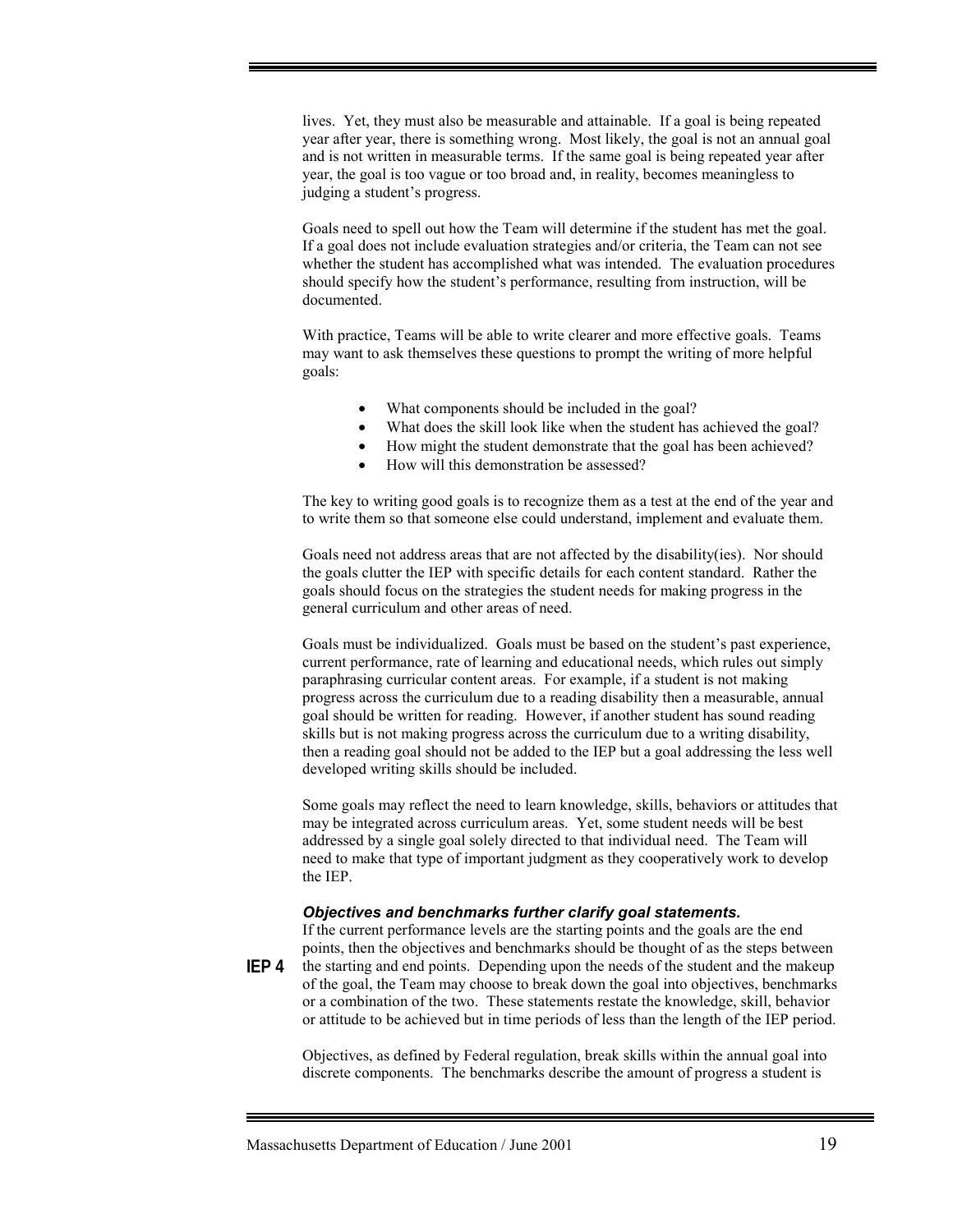expected to make within a specified segment of the IEP period. The benchmarks establish expected performance levels that allow for regular checks of progress that coincide with progress-reporting periods. Both lay out sequential, logical steps towards reaching the annual goal and help organize the instruction for the IEP period.

#### **If we remember Joe (described above):**

| Current Performance Level                                  | Annual Goal               |
|------------------------------------------------------------|---------------------------|
| Joe submits fewer than half of his required homework       | Joe will regularly submit |
| assignments. He starts most assignments but lacks the      | all required homework     |
| organizational skills to complete them by the required due | assignments on time.      |
| dates.                                                     |                           |

Some reasonable steps toward reaching the goal might be these:

1. Joe will learn to use organizational templates developed by his teacher that identify the steps necessary to begin and complete assigned homework tasks. 2. Joe will learn to develop and use organizational templates himself.

Not every goal will require only two objectives, some will more naturally have three or four. Not every goal will need "objectives," some will more naturally fit with benchmarks. It is not important that Teams differentiate between objectives and benchmarks. It is not important that all goals have the same number of steps (objectives/benchmarks). What is important is that each annual goal has accompanying objectives/benchmarks that will indicate that progress is being made toward that goal.

## *Measurable goals are the key to identifying progress.*

Fewer goals make it more possible to see the changes in a student and to determine **IFP 4** whether the student is really making the hoped for progress. Goals, then, can be used to measure student progress but can also be used to evaluate the effectiveness of aids and services. Therefore, well-written goals will help the Team more effectively consider how to adjust services and aids to prompt better results.

#### *Progress reports reflect steps taken towards annual goals.*

Progress reports must be sent to parents at least as often as parents are informed of their nondisabled children's progress. By Federal regulation, progress reports must **PR 1** answer the following two questions for each goal:

- What is the student's progress toward the annual goal?
- Is the progress sufficient to enable the student to achieve the annual goal by the end of the IEP period?

Team members should respond to the mandated questions by following these steps when writing their progress reports:

- Specify what the student has been working on.
- List what the student has achieved.
- Indicate any stumbling blocks to progress.
- Project whether the student will reach the annual goal if progress continues at its current pace.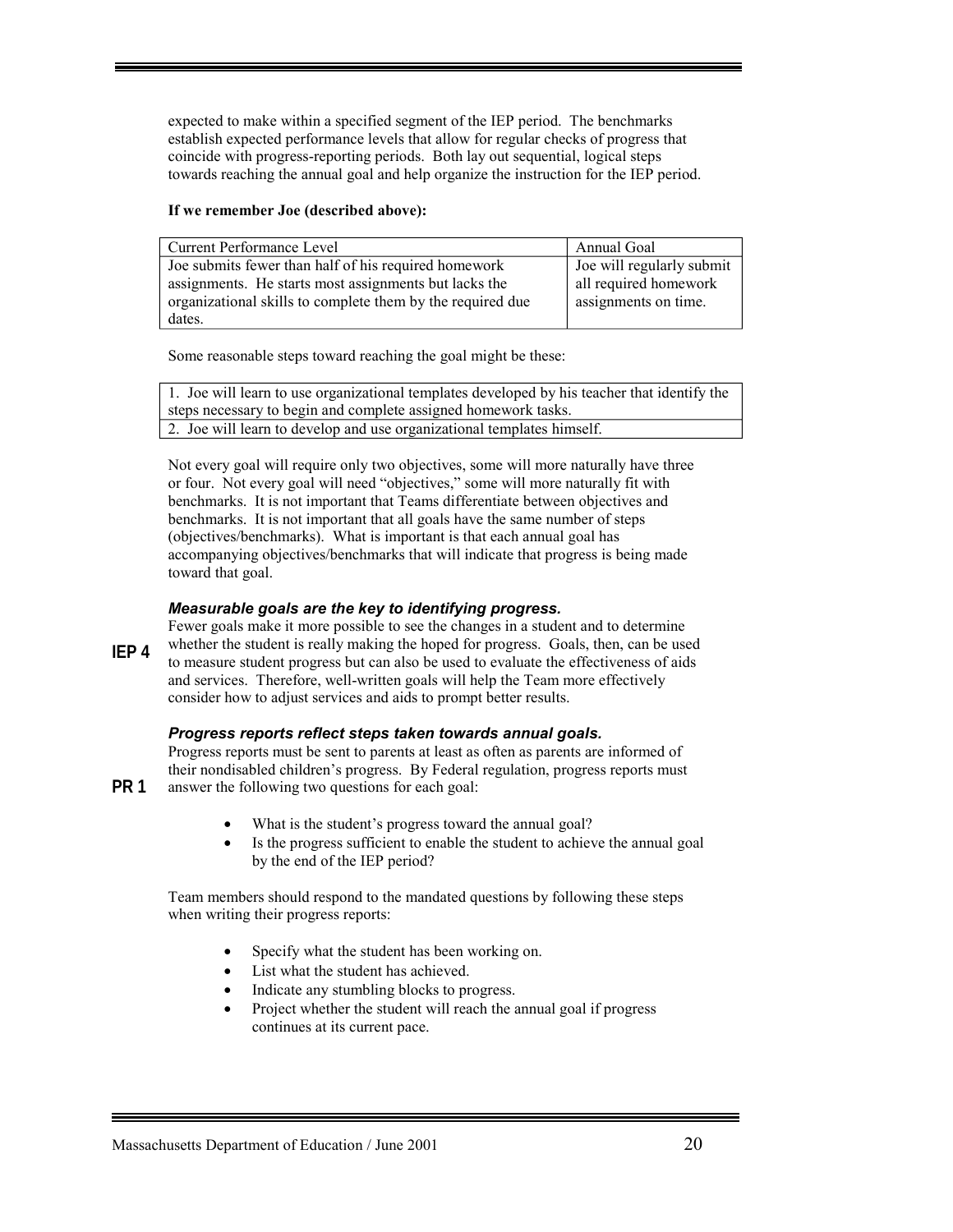Progress reports are tools that school districts use to communicate with parents. When writing these reports, school personnel should use language that is generally understandable and should avoid using educational jargon.

Meaningful progress reports not only depend on well-written goals but also depend on clearly written descriptions of the special education services and accurate and precise current performance levels. Teams must remember that the IEP process is cyclical and interdependent with student success tied to the effective completing of each step in the process.

An exemplary progress report would not only include the description of student progress but also the refinements to existing in-class strategies required to address any lack of progress. If the lack of progress cannot be addressed through in-class refinements, the district must consider why progress is not being made, and, if appropriate, the district must reconvene the Team. The Team then will discuss the lack of expected progress and responsively revise the IEP.

#### *Progress reports may prompt the Team to amend an IEP.*

**IEP-A 1** If a lack of expected progress continues past the first progress report and subsequent **IEP-A 2** in-class refinements, the Team should make IEP adjustments and may want to consider rewriting a goal to set a different and more attainable standard.

> If a student is making more progress than projected, progress reports may make recommendations on next steps. Sometimes it may be appropriate to amend the IEP to add additional annual goals.

#### *Progress reporting may coincide with an Annual Review Meeting.*

Documentation from an Annual Review Meeting should reflect the student's progresss towards the existing IEP goals. Therefore, Teams will want to refer to the

**PR 1** most current progress report during such review meetings. However, the Annual Review Meeting **may never substitute** for a required, written progress report even if the two activities coincide.

At the Annual Review Meeting, the Team should review IEP progress towards the previously developed annual goals, adjust the IEP in any necessary section to ensure the information is current, and add new goals for the next IEP period. Each IEP period's measurable annual goals should clearly show a step by step increase in a student's learning outcomes, a progression of learning.

# *Recommended services should assist students to succeed.*

Services for each student must be individually considered and recommended and should not depend on known or existing services. Services within the IEP may assist **IEP 5** the student with the following:

- To reach the IEP goals
- To be involved and progress in the general curriculum
- To participate in extracurricular and nonacademic activities
- To allow the student to participate with nondisabled students while working towards the IEP goals

Overall, the services and aids should lead the student to success and to greater independence. To accomplish this aim, services may be provided directly to the student and/or in behalf of the student. In others words, the supplemental aids and services recommended to benefit the student may be provided to the student, to the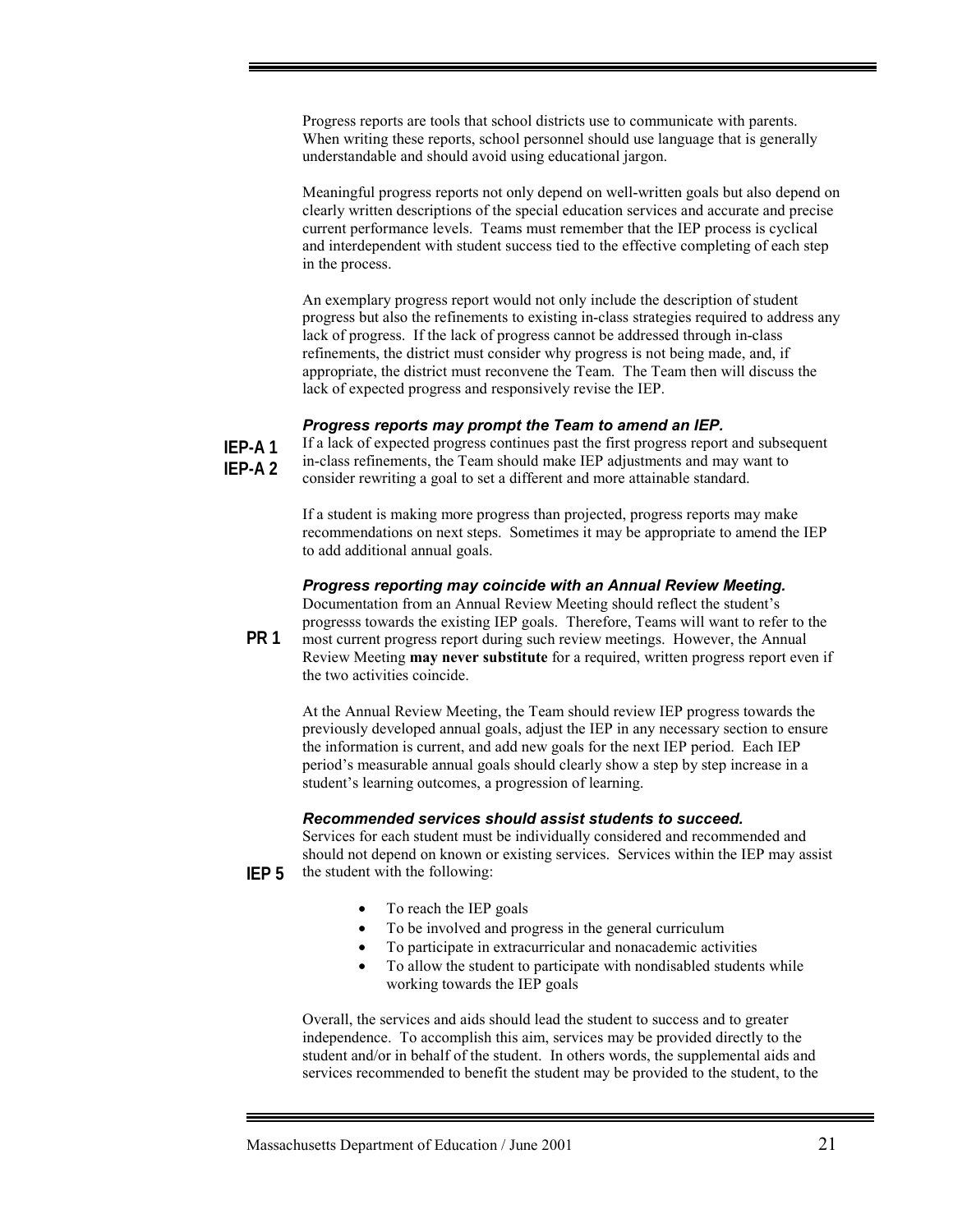parents and/or to the school staff. Services that are provided to parents and school staff members should help them assist the student in reaching IEP goals.

Supplemental aids and services should, to the maximum extent possible, allow the student to work within the general education environment along with nondisabled peers. The requirement for the student to work within the least restrictive environment is regardless of the nature and severity of the student's disability. When writing an IEP, Team members must ensure such aids and services are recommended to ensure consistency with IDEA-97 mandates.

#### *Teams must justify nonparticipation in general education program.*

To reinforce, IDEA's strong preference for involvement in the general education environment, the law requires a clear statement justifying why removal is necessary **IEP 6** when removal occurs. Teams no longer need to identify the steps for moving a student to a less restrictive environment. Rather Team members must clearly identify times when a student is removed from the general education classroom and give good

Given reasons should focus on the benefit the student will receive from being outside of the general education environment. Teams will run counter to Federal mandates if their justification center on why the school district cannot provide the services within the general education environment. For instance, the general education classroom not being large enough for the speech therapist to provide specially designed instruction within the same room or the speech therapist's schedule only allows for small group, pullout services would be inappropriate justifications.

Teams are providing their justification during IEP development before the placement decisions have been made. Therefore, the justification should refer to any special education and related services recommended to occur in other settings during the service delivery discussion and not to potential placements.

#### *Teams must describe when a student's school day or year is modified.*

Most students with disabilities will attend school on the same daily and yearly schedule as their nondisabled peers. However, in certain circumstances, a Team will **IEP 6** recommend a schedule modification. The Team may decide the student requires a shortened school day, shortened school year, longer school day, longer school year or residential services. In each case, the IEP must describe the modification and the reasons for such modification.

Typically a shortened day or school year may only be considered if a physician recommends such a change due to the student's health and consequent inability to participate in a full day program of instruction. Other reasons for a shortened day or year may exist but Teams should exercise extreme caution when making this type of recommendation as it may limit a student's ability to make effective progress, to reach higher standards, to meet graduation requirements, and to receive FAPE.

Extended school day and year services must be considered and recommended on an individual basis and the school may not routinely deny such services nor establish policies that deny such services without a consideration of the needs of the individual student. Not all students will require extended services and not all students who require extended services will require the same extended services. Even though school districts need not provide extended services to all students, school districts must make sure that their policies or procedures do not limit the individual consideration and provision of such services.

reason for such removal.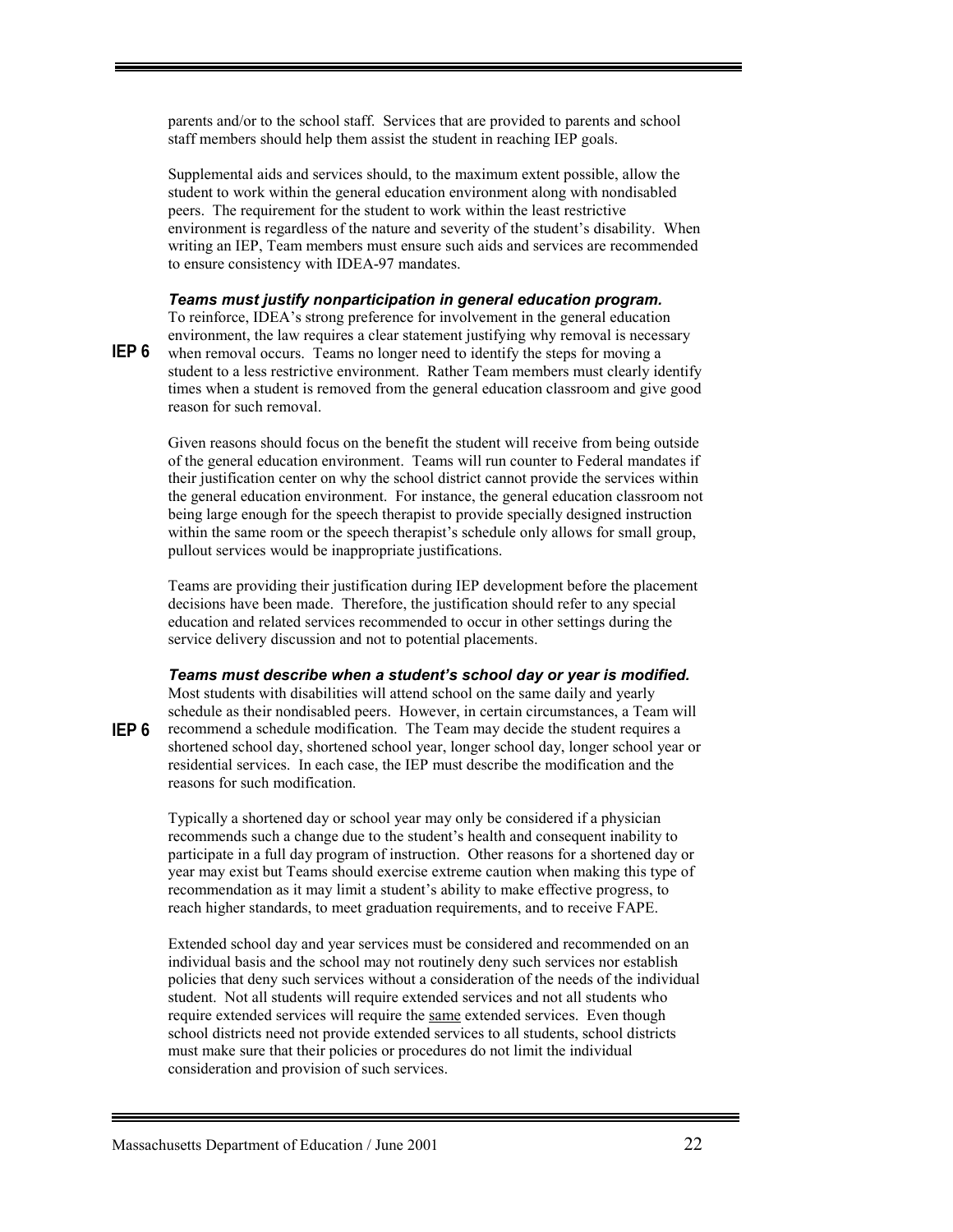The Team's consideration of extended school day and year services must be based on (1) the unique nature of any specially designed instruction or related services needed due to the disability of the student  $or (2)$  if the student has demonstrated, or is likely to demonstrate, substantial regression due to a break in service (such as a summer vacation period). In regard to regression, all students "regress"–lose progress, forget, revert to previous behavior—to some extent between school years. It must be determined whether a student's regression would likely be substantial, and whether the student would require a greater than usual time to "recoup"–to get back to the level the student had achieved before a break in service. These decisions as with earlier IEP decisions must be made by the Team based on the needs of the individual student and regardless of the nature and severity of the disability.

If residential services are recommended, they must be recommended based on a determination that the student essentially requires a 24-hour program in order to make educational progress. If so, the Team must include goals and services in the appropriate IEP sections that reflect that extended program need. Additionally, the Team must describe under Schedule Modifications how the day education services of the IEP will coordinate with the residential services of the IEP.

#### *Transportation is a related service.*

transportation.

Transportation is considered a related service under the Federal statute and needs to be provided to ensure that students receive educational benefit from special education. **IEP 6** A recommendation for a student to receive transportation, as with other IEP decisions, relates back to the affect of the student's disability(ies) on transportation. A Team must decide whether a student requires regular transportation or special

#### *Regular transportation is the typical way students get to school.*

Team members must ascertain whether the disability(ies) prevents the student from getting to the local school in the same manner as the student's **IEP 6** nondisabled peers would get to the local school. If the nondisabled peers in the student's neighborhood walk to the school, then does the student's disability(ies) prevent the student from walking to school? If the nondisabled peers in that student's neighborhood ride a bus to the school, then does the student's disability(ies) prevent the student from riding the yellow school bus? If the Team answers no to these questions, then they recommend regular transportation.

> As the exact placement for the student is not yet known and as IDEA's strong preference is for students to be educated in the general education environment in their neighborhood schools, the Team responds to the transportation questions based on the assumption that the student will attend the local school. If after a placement decision is made, the student is placed away from the local school, the school district will be required to provide transportation.

#### *Special transportation is required as a result of the disability.*

Special transportation includes riding on a regular transportation vehicle with prescribed modifications and/or specialized equipment and precautions **IEP 6** and on a special transportation vehicle with prescribed modifications and/or specialized equipment and precautions. As with other services, transportation should be provided in the least restrictive environment.

> Therefore, the Team should always discuss first whether the student can be safely transported in a regular transportation vehicle with some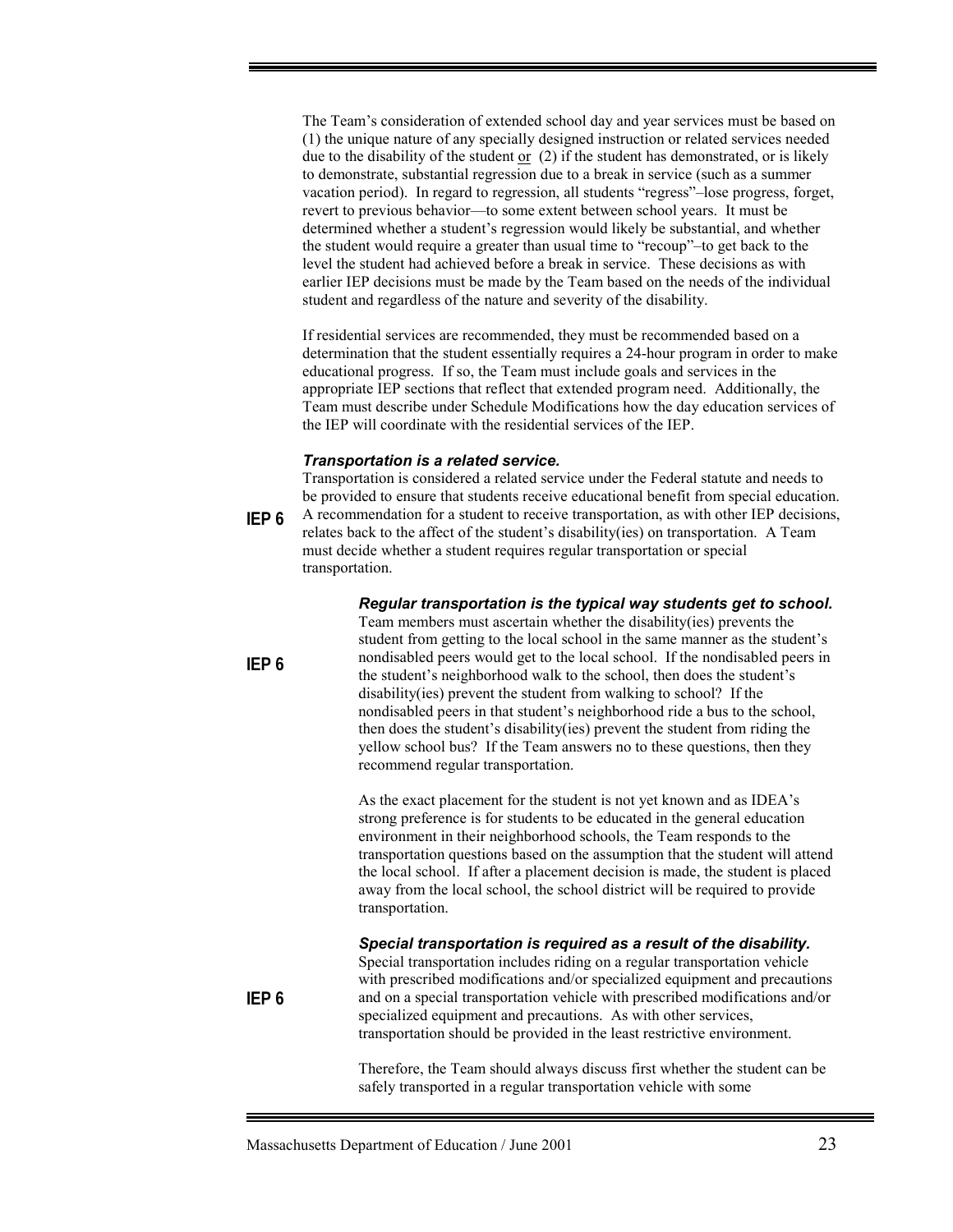accommodations or assistance due to the student's disability(ies). For instance, a student with cognitive impairment may be able to ride the yellow school bus to school along with the student's nondisabled peers if the bus stops at the student's home for pick up and drop off as opposed to the traditional bus stop four streets away.

Only if modified regular transportation is not a reasonable alternative should the Team move on to recommend a special transportation vehicle. Again, the Team must carefully review and include in the IEP any needed modifications, specialized equipment or precautions for this type of transportation.

Furthermore, the Team has been given, under state regulation, specific transportation related issues to discuss and record within a student's IEP when special transportation is recommended. Team members should be prepared to specify the following:

- Whether a student who uses a wheelchair should regularly transfer in and out of a conventional vehicle to or from a wheelchair for therapeutic or for independence training;
- Whether the student requires assistance in or out of the home, on or off the vehicle, and in or out of school;
- Whether the student has a particular need or problem that may cause difficulties during transportation.

#### *Parents may be eligible for transportation cost reimbursement.*

Teams decide only whether students will receive regular or special **IEP 6 transportation.** Parents, once they receive an IEP and a placement decision, may decide whether to transport their child to the school where the child is placed. If parents make such a decision, they are entitled, under certain circumstances, to reimbursement at the state approved mileage rate.

> If the IEP recommends regular transportation and the student is placed at the neighborhood school, parents who choose to transport their child are not eligible for transportation reimbursement. If the IEP recommends regular transportation and the student is placed away from the neighborhood school, parents who choose to transport their child are eligible for transportation reimbursement. If the IEP recommends special transportation regardless of the placement location and parents choose to transport their child, they are eligible for transportation reimbursement.

#### *Students will participate in state and district-wide assessments.*

Eligible students must be included in state and district-wide assessment programs. IDEA-97 designates the Team as the group responsible for determining how a student **IEP 7** will participate in these types of assessments.

For each district or statewide assessment, the Team must first decide whether the student can take the on-demand test as given. If not, Team members must ascertain whether the student can take the on-demand test with accommodations. Team members should ensure that their accommodation recommendations in this IEP section coincide with their earlier recommendations included in the PLEPs.

If the Team feels the student should not take any one of the on-demand assessments even with accommodations, then the Team must recommend and discuss why the student is being recommended to be assessed through an alternate assessment. Since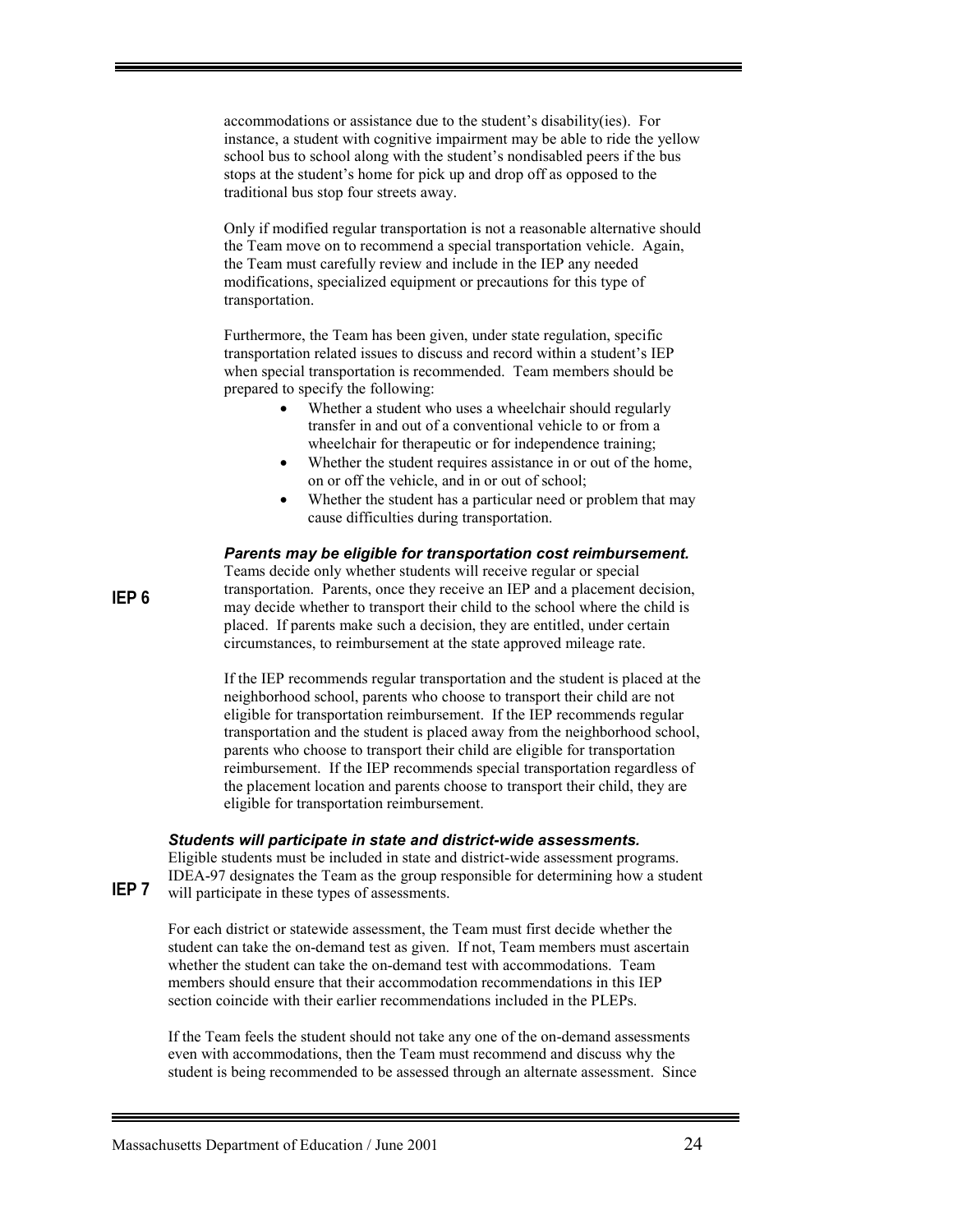Massachusetts has adopted state models for alternate assessments, after recording the reason for such assessment, Teams need only indicate that state alternate assessment models will be used.

All students must be included in the statewide assessment system. No student can be exempted even if a parent prefers the student not be included.

# *Suggested Practices:*

- · Ensure that the Team has all the evaluation information needed to make the required IEP decisions.
- · Routinely send evaluation reports to parent(s) and Team members before the meeting is convened.
- · Set a meeting agenda for each Team meeting.
- · Provide a reference set of IEP forms for each Team member.
- · Eliminate educational jargon within IEPs.
- · sections related to goals and objectives, and services, even if such information is provided As the school district develops the technology to do so, we recommend at the end of a Team meeting that the parent is provided with a copy of the developed IEP. If a full, neat copy is unavailable at the end of the meeting, we recommend that parents receive the in rough draft form.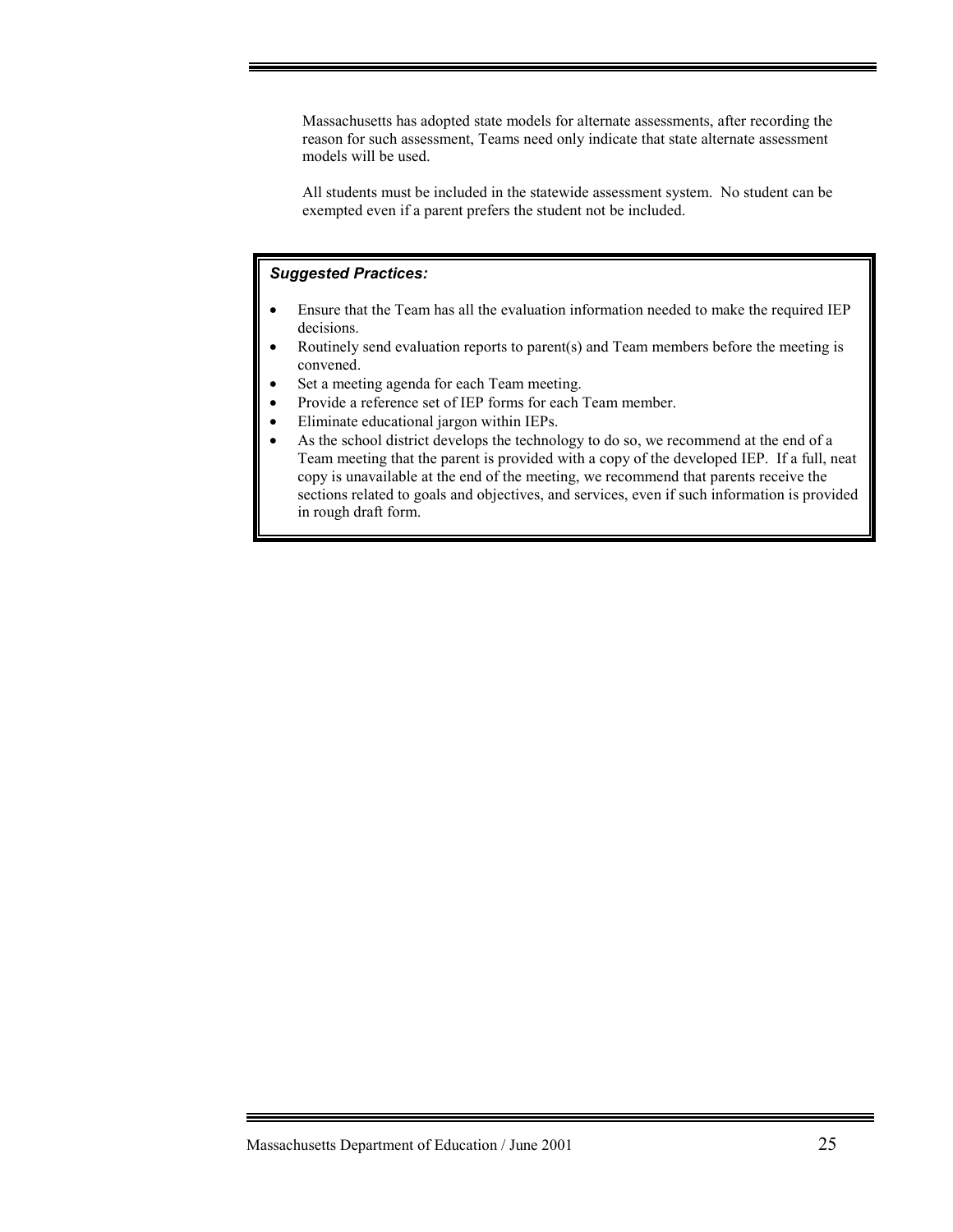#### *Making a placement decision is the third step in the process.*

The Team decides the placement after the IEP is written. The school district must work cooperatively with the Team to implement the placement determination, and must ensure that final placement is made consistent with the IEP, least restrictive environment requirements and requirements related to giving preference to approved programs and programs in Massachusetts.



#### *Placement is decided after the IEP is written.*

The IEP forms the basis for the placement decision. Once the Team has decided on the student's needs and required services, the Team decides which placement is required to implement the IEP. The placement should be chosen individually for each student from a full continuum of placement options based on the most appropriate placement to provide the services on the student's IEP.

#### *A placement in the general education environment is presumed.*

IDEA-97 presumes the first placement option considered for all eligible students will be the general education classroom with the use of supplemental aids and services.

- **PL 1** Students may not be denied education in age-appropriate general education
- **PL 2** classrooms solely because the students' education requires modification to the general curriculum.

Teams must first consider if the eligible student may be served in the school and classroom the student would attend if not disabled. Other options should be considered only when the nature and severity of the disability would prevent satisfactory achievement within the general education environment.

An in-district placement should always be considered and recommended before an out-of-district placement is considered. If the Team determines that an out-of-district placement is necessary, the Team must be mindful of the requirement to give preference to approved programs located in Massachusetts.

It is worth noting that if the Team determines an out-of-district placement is required, most such programs are not within the jurisdiction of the public school district and specific program locations cannot be guaranteed. In such cases, the public school district must work cooperatively with the Team to implement the placement determination, and may have to consider referrals to multiple program locations.

In most cases, the Team who wrote the IEP will decide the placement immediately after the IEP is developed. If the student's needs and corresponding services are complex and the Team is considering an initial out-of-district program or a different setting for a student currently in an out-of-district placement, a subsequent meeting might be scheduled to finalize the placement decision. In all cases, the parent continues to be an equal participant in the Team process.

#### *School districts must notify parents about graduation plans.*

Graduation, under IDEA-97, is considered a change of placement. Parents must be notified when a Team recommends this placement change. Parents may be notified at

**IEP 8** the same time the IEP is written. However, if a school district chooses to notify separately from the proposed final IEP, the district must ensure that parents are notified in a reasonable amount of time before the proposed graduation date. The Department would recommend that this notification occurs no later than the fall preceding the proposed graduation.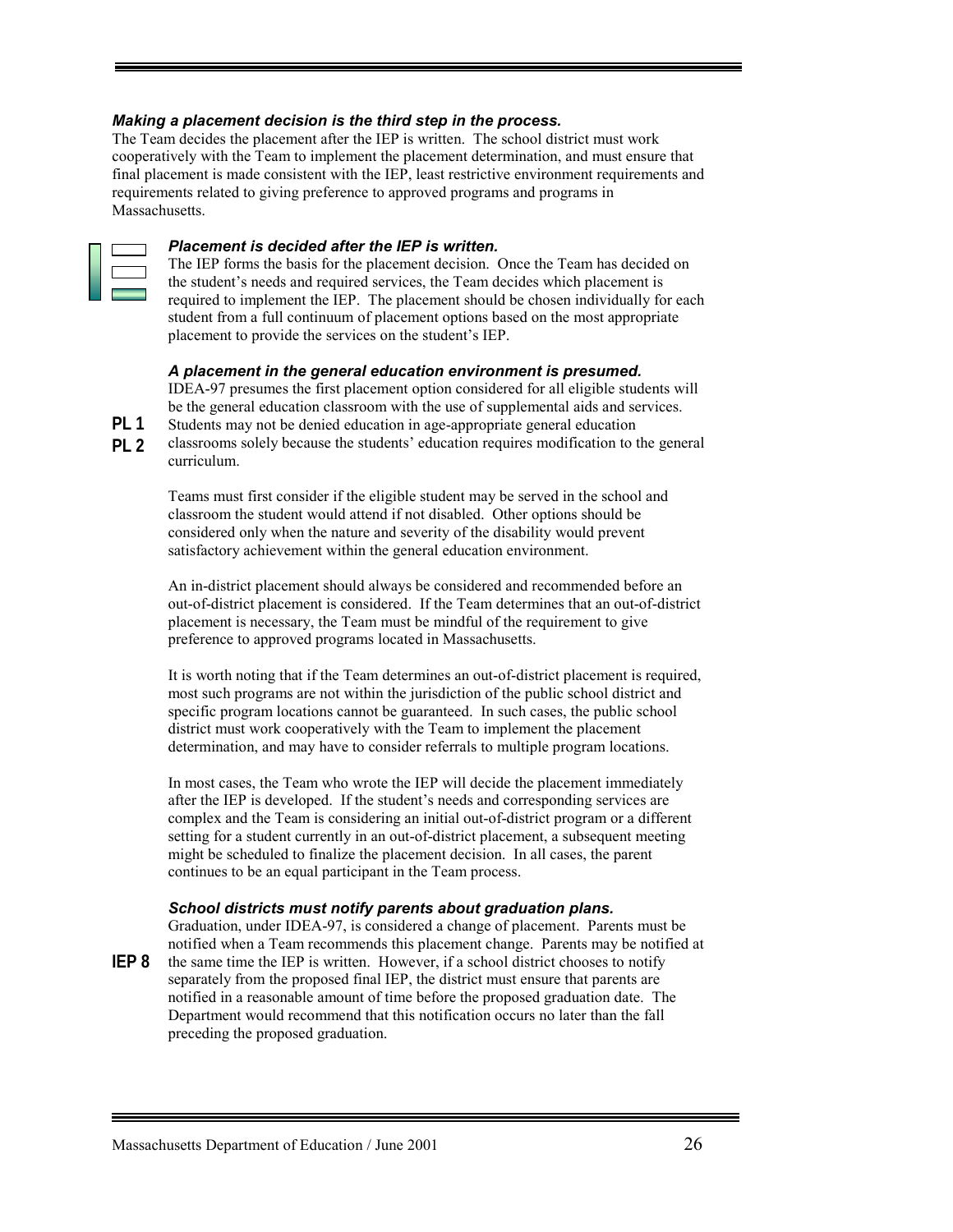# *Suggested Practices:*

Ξ

- · Train staff members in the importance of developing the IEP before making a placement decision.
- · Develop a full continuum of services at the school district level.

Ξ

Massachusetts Department of Education / June 2001 27